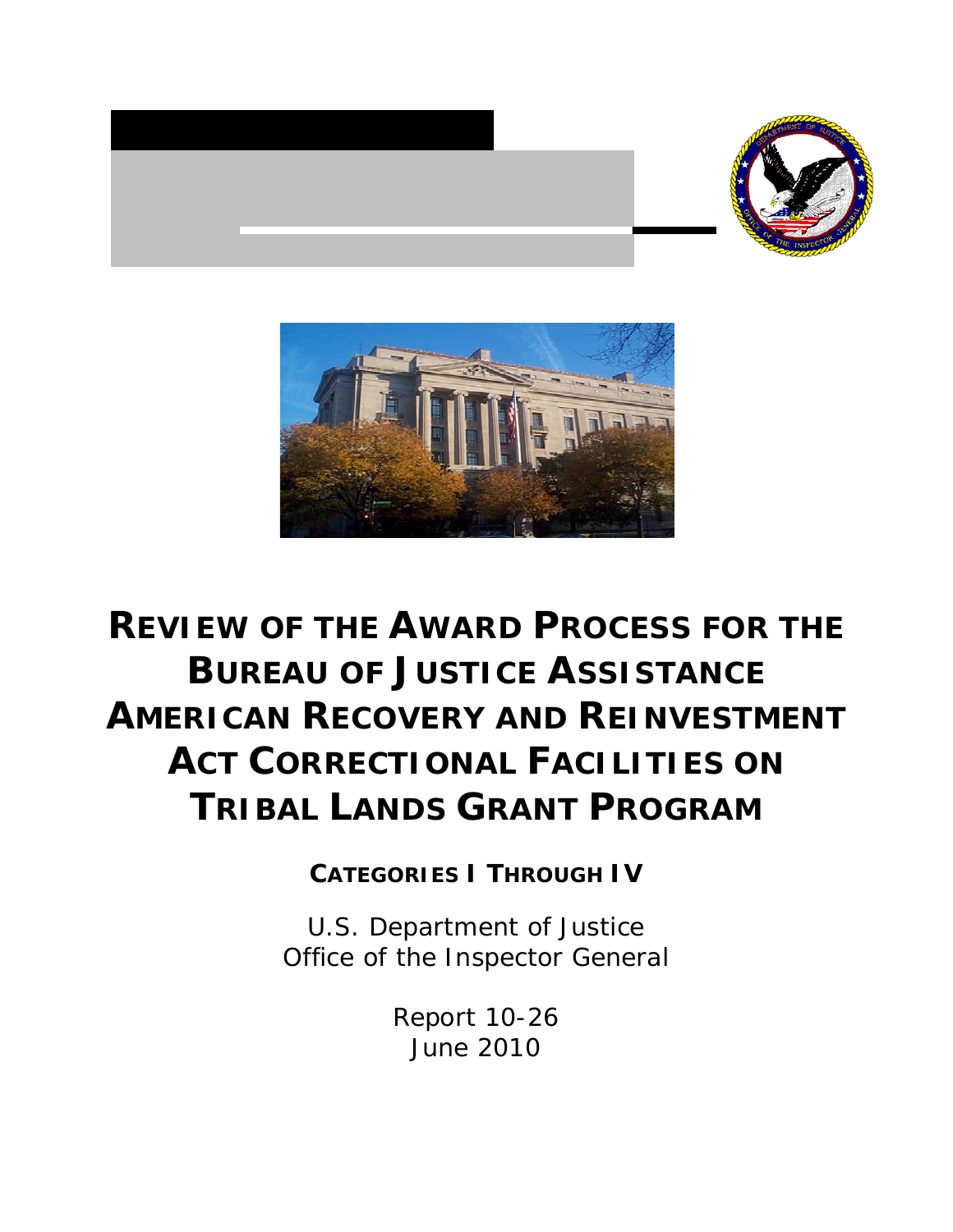## **Introduction**

*The American Recovery and Reinvestment Act of 2009* (Recovery Act) created the Recovery Act Correctional Facilities on Tribal Lands Discretionary Grant Program (Recovery Act Correctional Facilities on Tribal Lands Program) and appropriated \$225 million to the Bureau of Justice Assistance (BJA) to fund the program.<sup>[1](#page-1-0)</sup> Through this program, the BJA can provide funding to Indian Tribes in the following five categories:

- Category I: Construction of detention facilities for adult and juvenile offenders
- Category II: Construction of single-tribe or regional multipurpose justice centers
- Category III: Renovation of existing detention facilities
- Category IV: Construction of alternative sentencing facilities
- Category V: Training and technical assistance for Correctional Facilities on Tribal lands Program

According to the program solicitation, the goal of awards under categories I through IV is to assist tribes in constructing and renovating correctional facilities that are appropriate for the intended population, supportive of cultural and traditional values, safe and secure when completed, and in compliance with relevant Bureau of Indian Affairs (BIA) correctional standards. Category V awards for the provision of training and technical assistance are focused primarily on those tribes that receive funding in categories I through IV of the solicitation. However, category V assistance can also be provided to tribes not receiving funding in categories I through IV.

As of March 26, 2010, the BJA awarded approximately \$220 million of the \$225 million (approximately 98 percent) appropriated under the Recovery Act Correctional Facilities on Tribal Lands Program to 20 category I through IV recipients.<sup>[2](#page-1-1)</sup> This report focuses only on the awards made under categories I

<span id="page-1-0"></span> $\overline{\phantom{a}}$  $1$  \$225 million was appropriated to the BJA under the Recovery Act for grants under section 20109 of subtitle A of title II of the Violent Crime Control and Law Enforcement Act of 1994 (Public Law 103-322).

<span id="page-1-1"></span><sup>&</sup>lt;sup>2</sup> Of the remaining \$5 million, \$4.5 million was awarded to one grantee under category V for the provision of training and technical assistance, and approximately \$500,000 remains to be awarded. BJA officials informed us that they expect these additional un-awarded funds to be added to the existing category V training and technical assistance award, bringing the total award to \$5 million.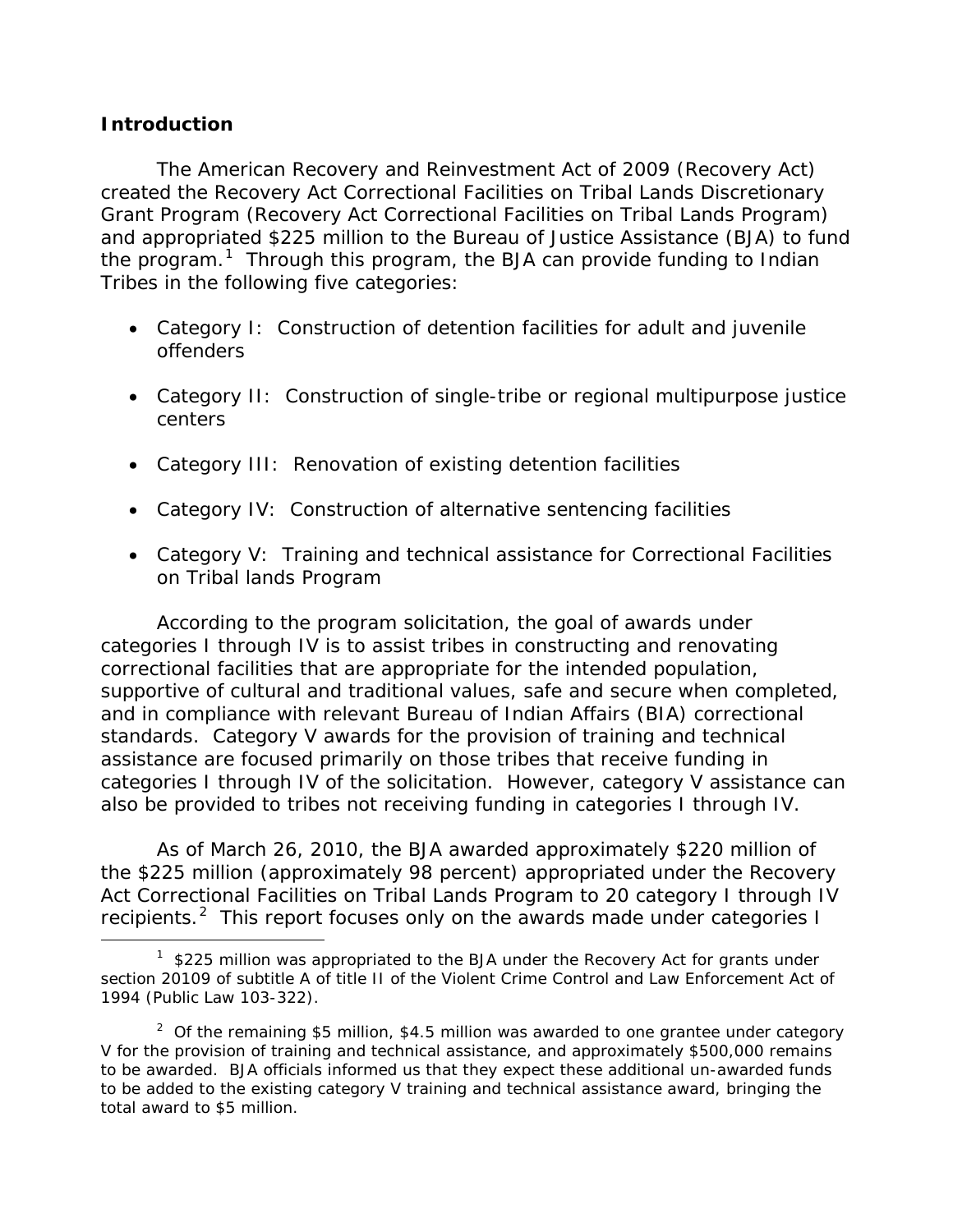through IV of the Recovery Act Correctional Facilities on Tribal Lands Program.<sup>[3](#page-2-0)</sup> Awards made under category V will be the subject of a separate report.

The objectives of this review were to assess:

- the application evaluation process used by the BJA in its funding decision for awards under the Recovery Act Correctional Facilities on Tribal Lands Program,
- if grants awarded under categories I through IV of the Recovery Act Correctional Facilities on Tribal Lands Program were made in compliance with established policies and procedures, and
- if any awards made under the Recovery Act Correctional Facilities on Tribal Lands Program duplicated the goals and objectives of a prior year BJA Non-Recovery Act Correctional Facilities on Tribal Lands Discretionary Grant Program (Non-Recovery Act Correctional Facilities on Tribal Lands) award.<sup>[4](#page-2-1)</sup>

# **Results in Brief**

We reviewed each application for the Recovery Act Correctional Facilities on Tribal Lands Program to determine if the BJA had consistently enforced the solicitation requirements. We identified that 14 of the 20 award recipients did not submit all required materials with their applications at the time awards were made. The BJA placed holds on 6 of the 14 grantees with incomplete applications, but not for 8 grantees that were missing similar information. We brought this concern to the Office of Justice Programs' (OJP) attention, and its Office of the Chief Financial Officer immediately placed withholding special conditions on the grant funds for each of the eight questioned awards.

<span id="page-2-0"></span> $\overline{\phantom{a}}$  3  $3$  This report is one of a series of reports that we will issue during our ongoing review of the Department's management and oversight of Recovery Act funds allocated to the BJA's Recovery Act Correctional Facilities on Tribal Lands Program.

<span id="page-2-1"></span><sup>&</sup>lt;sup>4</sup> This report is a non-audit service as defined by generally accepted government auditing standard 3.26. The report contains technical advice that is not intended to be used as the primary basis for management decisions. As a result, this report is not intended to comply with generally accepted government auditing standards.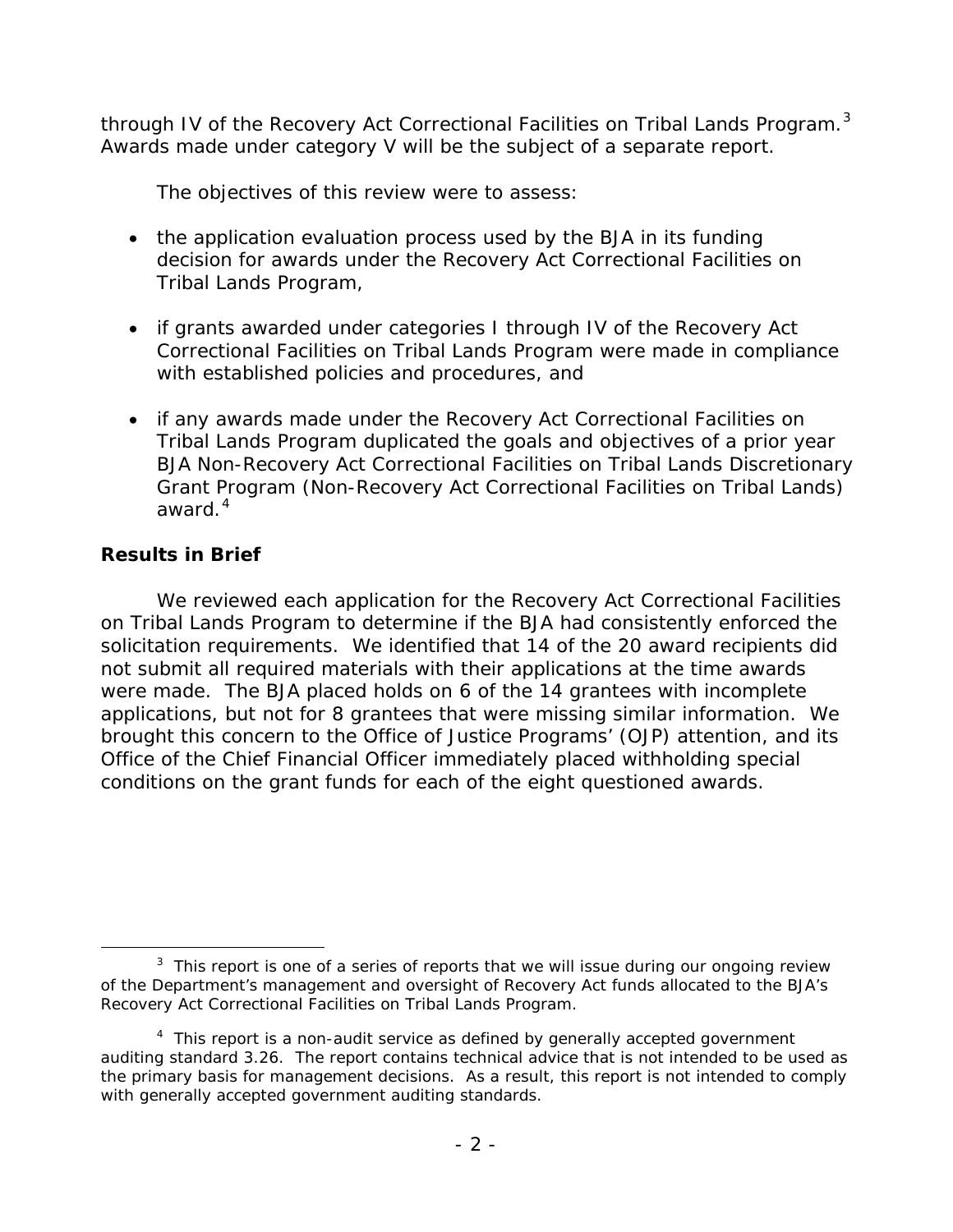After the BJA's internal review, it forwarded 32 qualified category I through IV applications to a peer review panel. $5$  These applications were divided among three panels, each consisting of three peer reviewers. We used the raw peer review scores provided by the BJA to independently calculate the average scores for each application to determine if the overall score was accurately computed, and we found no discrepancies in the way the overall scores had been averaged.<sup>[6](#page-3-1)</sup>

We evaluated the BJA's justifications for funding or not funding applications sent to peer review. One of BJA's most important considerations for funding a project was the applicant's ability to staff a correctional facility after construction. The BJA sought input from the BIA because the tribes generally seek funding through the BIA to support costs to maintain, staff, and operate the facilities. The BJA stated that tribes would not be funded if the BIA did not endorse the project and the tribe could not independently support facility operations. In light of this requirement, we compared the BIA endorsements with the final BJA award recipients. We identified one grantee not endorsed by the BIA that would rely entirely on its own funding. We discussed this concern with the BJA and were informed that the tribe was currently working with the BIA to transfer existing BIA support for detention services at an existing facility to the new facility upon completion.

We also identified potential duplicate grant funding based on prior Non-Recovery Act Correctional Facilities on Tribal Lands Program awards. We compared a list of Recovery Act grant recipients with Non-Recovery Act grant recipients from fiscal years (FYs) 2007, 2008, and 2009. We found three grantees whose Recovery Act awards potentially duplicated the goals and objectives of prior awards. The BJA informed us that these three tribes are in the process of submitting requests for Grant Adjustment Notices to repurpose the awards for related criminal justice functions.

<span id="page-3-0"></span> $\overline{\phantom{a}}$  $5$  A total of 43 applications were submitted under categories I through IV. These applications were then internally reviewed by the BJA to determine if they met the basic minimum requirements of the solicitation. Based on this review, the BJA rejected 11 applications; 5 were missing program abstracts, 4 were not federally-recognized tribes, 1 was a duplicate application, and 1 did not include sufficient and appropriate match funding.

<span id="page-3-1"></span> $6\,$  We did not evaluate, nor do we provide an opinion, on the validity or accuracy of the each individual peer reviewer's assessment of the applications. The objective of our analysis was to determine if the overall scores assigned to applications correctly represented the average of the peer reviewers' scores for each application.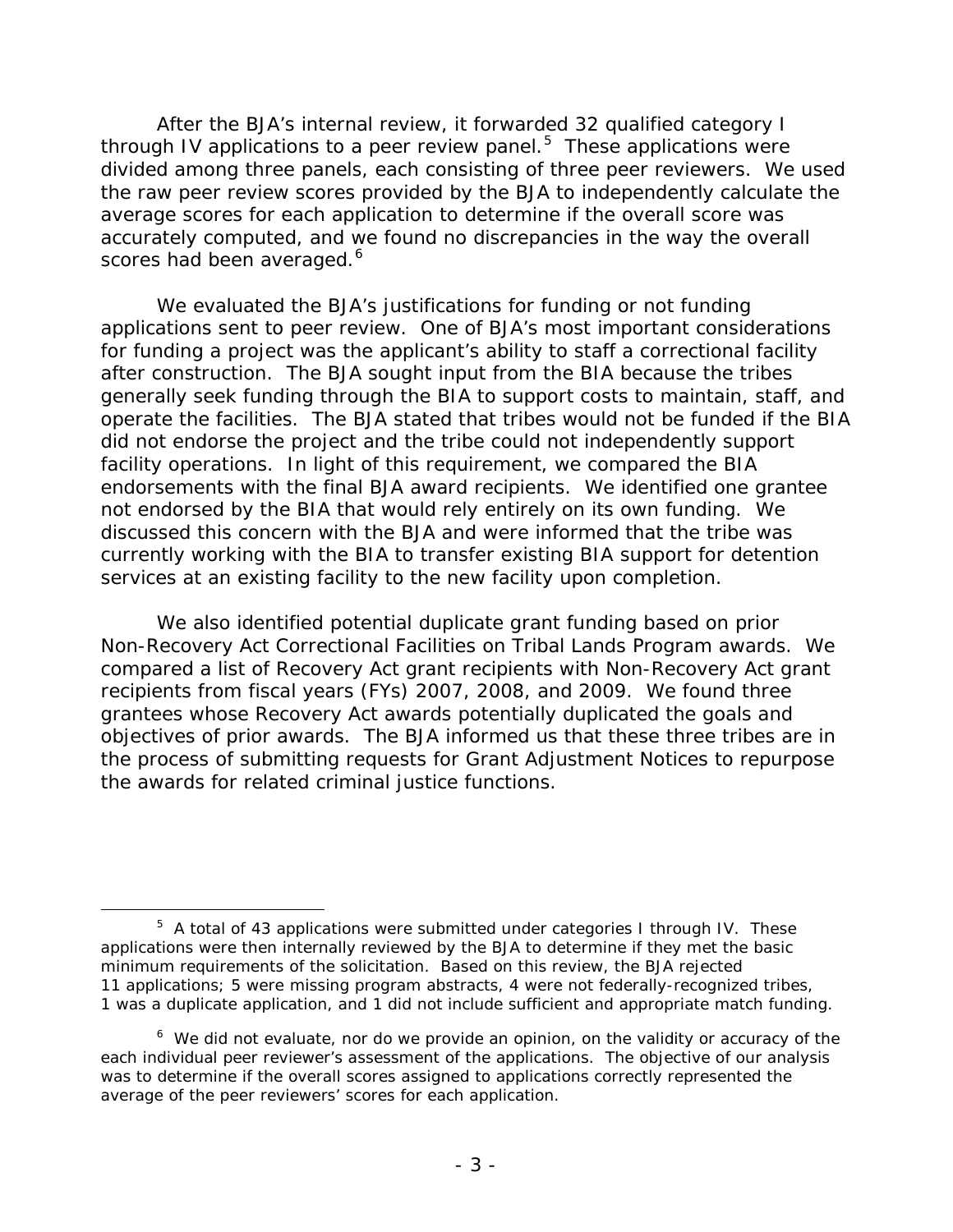In sum, we concluded that the BJA made awards under categories I through IV of the Recovery Act Correctional Facilities on Tribal Lands Program in compliance with established policies and procedures. Our concern about the funding of eight incomplete applications has been adequately addressed by OJP. However, we still have concerns about the BJA's funding of one project not endorsed by the BIA and three Recovery Act awards that duplicate the goals and objectives of prior years' funding. In our judgment, the BJA should carefully monitor these grants and the resolution of these issues. If the issues are not resolved, the BJA should consider using the funds for other purposes.

The detailed results of our review of the BJA's award processes for categories I through IV of the Recovery Act Correctional Facilities on Tribal Lands Program are discussed in the sections below.

#### **Overview of Award Process**

The BJA received a total of 43 applications under categories I through IV of the Recovery Act Correctional Facilities on Tribal Lands Program. Prior to funding, each application undergoes a review process to ensure the most qualified applicants are awarded grants. First, BJA performs an internal review to determine if the applications meet the Basic Minimum Requirements of the solicitation. Successful applications are then sent to external peer reviewers for evaluation. Once scored, applications are again reviewed by BJA officials, funding recommendations are made and then sent to OJP's Assistant Attorney General (AAG) for approval. Once the AAG approves funding recommendations, awards are made. Table 1 below lists the applications received by the BJA under the Recovery Act Correctional Facilities on Tribal Lands Program by category.

| <b>CATEGORY</b>     | <b>APPLICATIONS</b><br><b>RECEIVED</b> | <b>APPLICATIONS</b><br><b>FORWARDED TO</b><br><b>PEER REVIEW</b> | <b>APPLICATIONS</b><br><b>FUNDED</b> |
|---------------------|----------------------------------------|------------------------------------------------------------------|--------------------------------------|
| Category I          | 22                                     | 12                                                               |                                      |
| <b>Category II</b>  | 13                                     | 13                                                               |                                      |
| <b>Category III</b> |                                        | n                                                                |                                      |
| <b>Category IV</b>  |                                        |                                                                  |                                      |
| <b>Total</b>        | 43                                     | 32                                                               |                                      |

| TABLE 1: APPLICATIONS RECEIVED, SENT TO PEER REVIEW, AND AWARDED |  |  |  |
|------------------------------------------------------------------|--|--|--|
|                                                                  |  |  |  |
|                                                                  |  |  |  |

Source: Office of Justice Programs' (OJP) Grants Management System (GMS)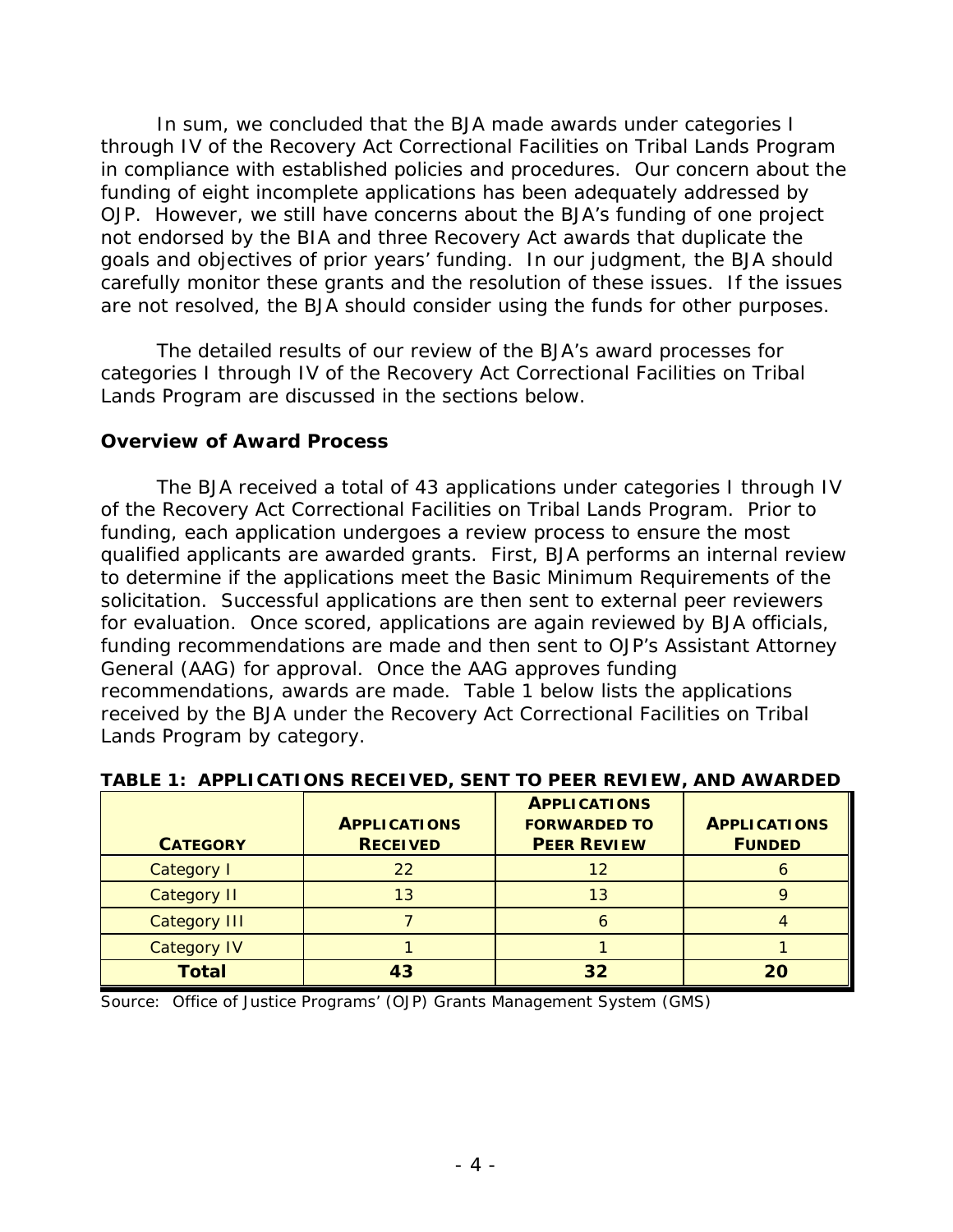## **BJA's Internal Review of Applications**

The 43 applications received were internally reviewed by the BJA to determine if they met the Basic Minimum Requirements of the solicitation.<sup>[7](#page-5-0)</sup> As a result of the internal review, the BJA rejected 11 applications; 5 were missing program abstracts, 4 were not federally-recognized tribes, 1 was a duplicate application, and 1 did not include sufficient and appropriate match funding. The remaining 32 of the 43 category I through IV applications were forwarded to the external peer review phase of the selection process.

As a result of the competitive review process, 12 applications were rejected and 20 applications were ultimately funded. However, we identified 14 of the 20 award recipients that did not submit all required materials with their applications at the time awards were made, indicating that the BJA did not enforce solicitation requirements consistently across all applications.<sup>[8](#page-5-1)</sup> The BJA placed holds on 6 of the 14 incomplete applications. We identified eight award recipients that were missing documents to meet the Basic Minimum Requirements of the solicitation for which the BJA had not imposed special conditions requiring the documents be submitted before drawdowns were allowed.

We communicated these concerns to the BJA and suggested that it be consistent when it requires that applicants provide certain elements of the application package as a condition of receiving an award. In response, the Office of Justice Programs' (OJP) Office of the Chief Financial Officer placed withholding special conditions on the eight awards that were missing

<span id="page-5-0"></span> $\overline{7}$  $\frac{7}{1}$  Basic Minimum Requirements are defined for each program in the solicitation developed by OJP in accordance with agency guidelines and regulations. Basic Minimum Requirements for the Recovery Act Correctional Facilities on Tribal Lands Program solicitation include: (1) a valid Data Universal Numbering System (DUNS) number and current registration in the Central Contractor Registration (CCR) database; (2) a signed tribal resolution by the application deadline (May 4, 2009); (3) a completed Standard Form 424, a core government-wide standard data set and form for grant applications; (4) project abstract; (5) project narrative; (6) project budget and budget narrative; (7) project timeline with expected completion dates, resumes of key personnel, and Memorandum of Understanding (if applicable); (8) a certification as to the Recovery Act reporting requirements; and (9) a general certification as to the requirements for receipt of funds for infrastructure investments.

<span id="page-5-1"></span><sup>&</sup>lt;sup>8</sup> We reported the issue of inconsistent enforcement of solicitation requirements for the Edward Byrne Memorial Justice Assistance Grant Program in a prior report. In its response, OJP stated that for future solicitations, the BJA plans to describe material as "required" and send back applications for additional information when the "required" information is not included. U.S. Department of Justice Office of the Inspector General, *Review of the Edward Byrne Memorial Justice Assistance Grant Program Recovery Act Formula Awards Administered by the Department of Justice's Office of Justice Programs* (December 2009).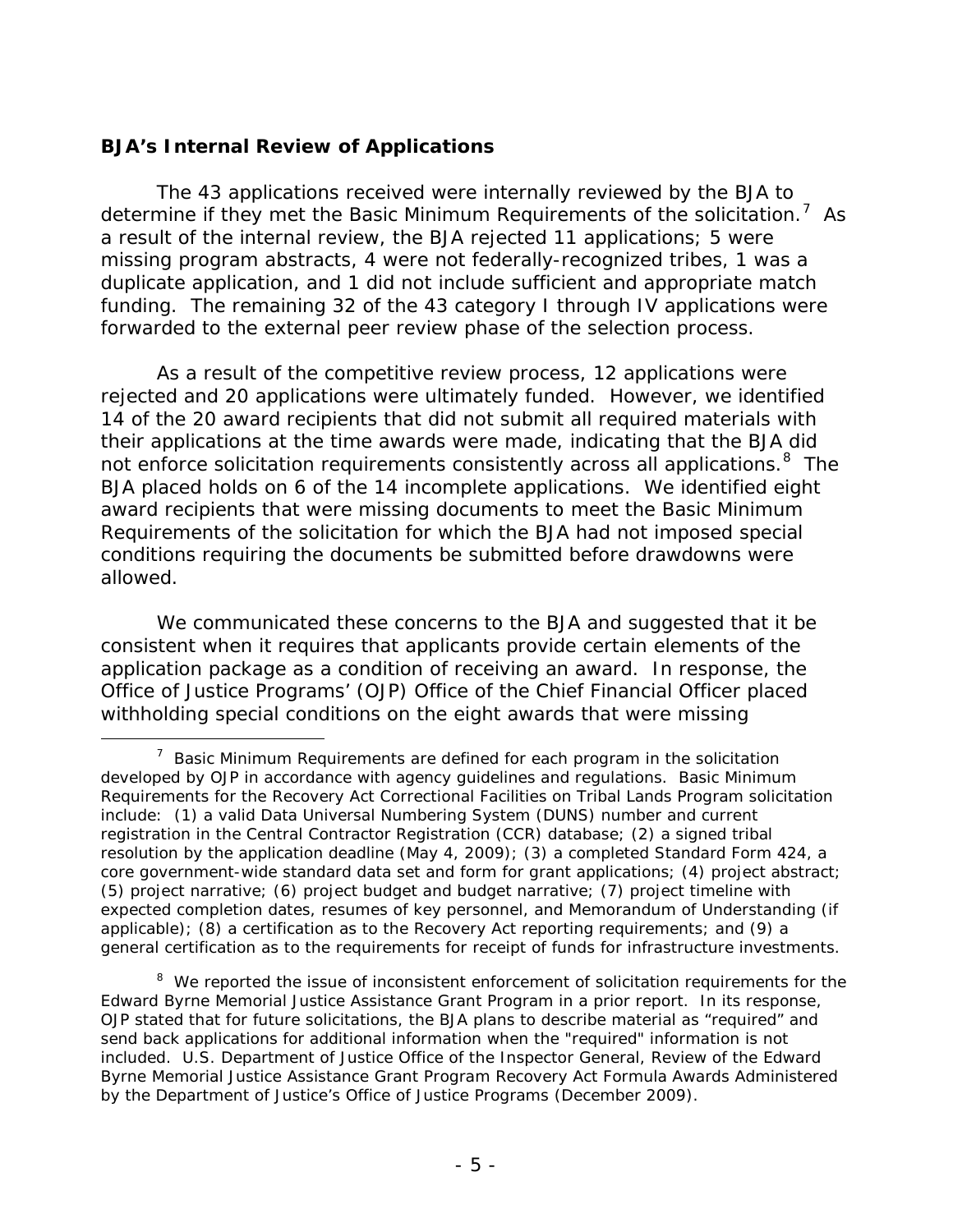documents to meet the Basic Minimum Requirements of the solicitation. Therefore, we consider this issue adequately addressed.

#### **Peer Review Process**

The BJA contracts with a peer review logistical support provider to assist with the peer review process for applications received under the Recovery Act Correctional Facilities on Tribal Lands Program. [9](#page-6-0) The logistical support provider maintains a pool of potential peer reviewers, distributes access to applications in OJP's Grants Management System (GMS) to selected peer reviewers, facilitates consensus calls between subject matter experts and peer reviewers, and calculates the scores resulting from the review panels. At the request of the BJA, the logistical support provider compiled a listing of potential peer reviewers with experience working with tribes and correctional facilities. The list of potential peer reviewers and their resumes were made available to the BJA to select qualified candidates for the peer review process.

The BJA formed three review panels, with three reviewers per panel. Each panel was responsible for reviewing between 10 and 15 applications under categories I through IV of the Recovery Act Correctional Facilities on Tribal Lands Program.

## *Peer Review Scoring Methodology*

The BJA defined the criteria and the weighting of each criterion used to evaluate applications submitted under categories I through IV of the Recovery Act Correctional Facilities on Tribal Lands Program in the program solicitation. Each peer reviewer performed an initial assessment and rated each criterion, as listed below in Table 2, on a scale of 0 (unacceptable) to 10 (excellent). Each criterion was assigned a weight (percentage) by the BJA, also identified in Table 2.

<span id="page-6-0"></span> $\overline{9}$ <sup>9</sup> Lockheed Martin holds the current contract to provide logistical support during the peer review process.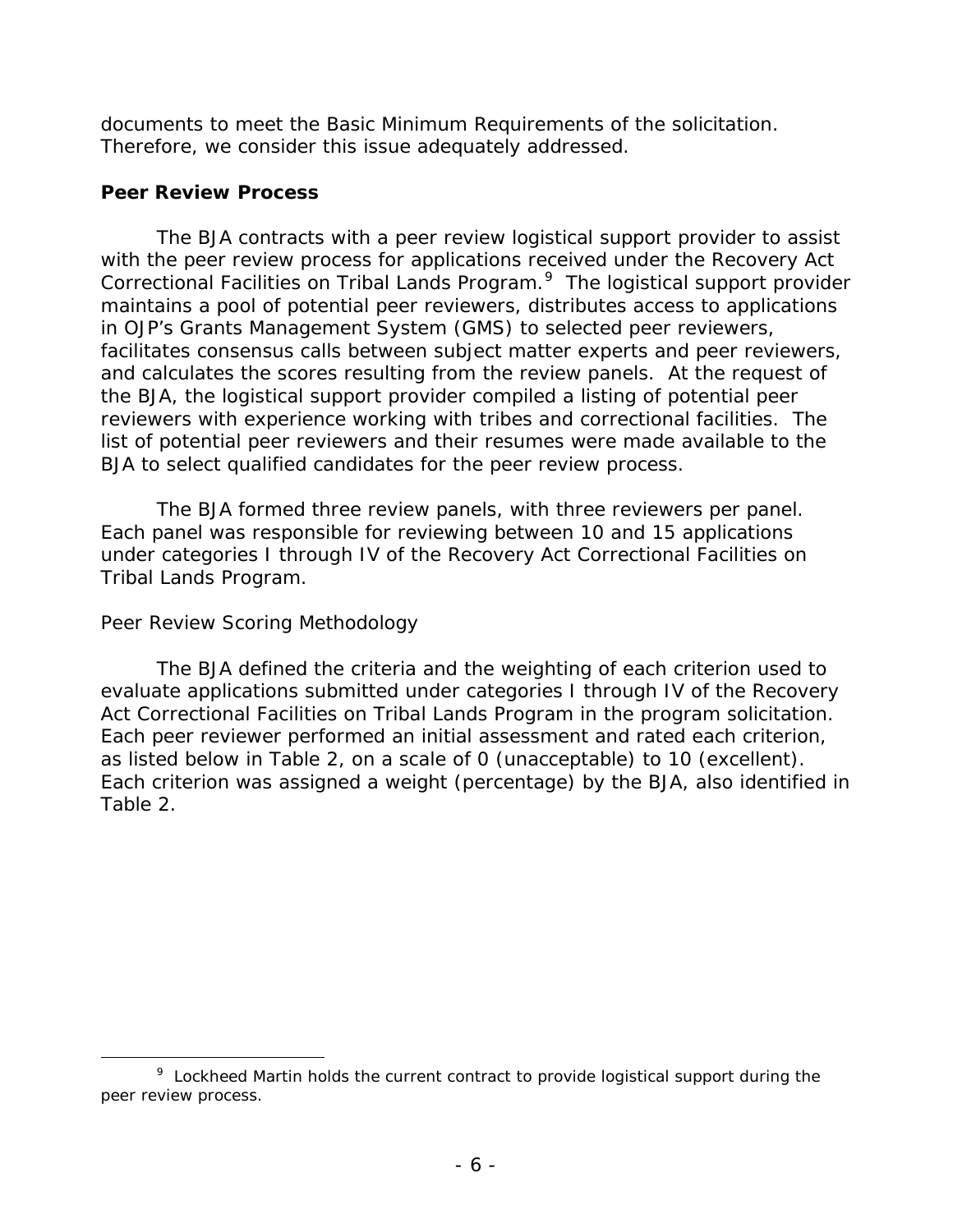#### **TABLE 2. CRITERIA AND WEIGHTING FOR EXTERNAL PEER REVIEW OF CATEGORY I THROUGH IV APPLICATIONS**

| <b>CRITERIA</b>                                                                                 | <b>WEIGHTED POINT VALUE</b> |
|-------------------------------------------------------------------------------------------------|-----------------------------|
| Statement of the Problem/Program Narrative                                                      | 20%                         |
| Project/Program Design and Implementation                                                       | 25%                         |
| Capabilities/Competencies                                                                       | 30%                         |
| <b>Budget</b>                                                                                   | 10%                         |
| Impact/Outcomes and Evaluation/Plan for Collecting Data<br>for Performance Measures/Sustainment | 15%                         |

Source: OJP

#### *Peer Review Scoring Process*

Using the evaluation criteria provided by the BJA, peer reviewers completed an initial assessment of each application. After the initial assessments, each peer reviewer's individual criterion scores were entered onto the Initial Assessment Form in GMS, which automatically weighted each score.<sup>[10](#page-7-0)</sup> A peer reviewer's overall application score is on a scale of 0 (unacceptable) to 100 (excellent), and is the sum of each criterion's weighted score. The logistical support provider compiled a report of all the initial comments and scores submitted by the peer reviewers. The peer reviewers then participated in a conference call facilitated by the logistical support provider to discuss their scores and comments. The solicitation manager, a BJA staff member responsible for overseeing the award process for a solicitation, also participated to provide clarification to reviewers, but was not allowed to influence the outcome of the application review.

After the consensus call, peer reviewers were able to change their scores or comments based on feedback they received from the group. While reviewers can come to a consensus during this meeting, it is not required. After the consensus call, peer reviewers then entered their final scores and comments into the Final Assessments Form in GMS. We compared the original scores to the final score submitted by the peer reviewers to identify any applications that had been significantly changed following the consensus call, and we did not identify any such changes.

<span id="page-7-0"></span> $10$  GMS automatically weights each criterion score by multiplying each criterion score by 10 and then by the weighting percentage assigned to each criterion under the Recovery Act Correctional Facilities on Tribal Lands Program.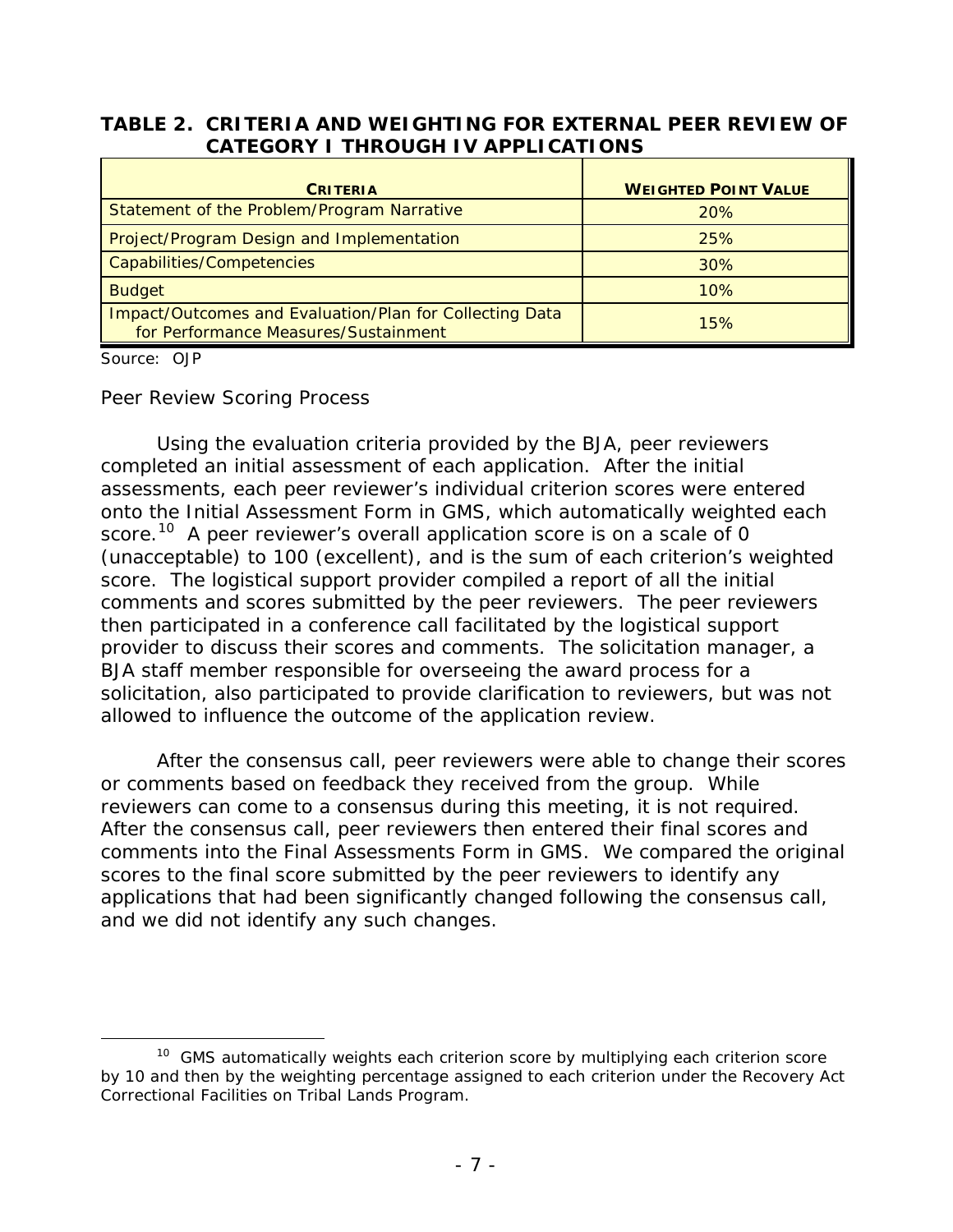The final scores were then compiled by the logistical support provider.<sup>11</sup> The applications were then ranked by their overall final assessment score within each award category. Appendix II details the overall final assessment score for each application.

#### *Peer Review Score Verification*

To determine the accuracy of the final scoring report provided to the BJA by the logistical support provider and the calculations programmed into GMS to automatically average the raw peer reviewer scores, we independently averaged each application's peer review scores and compared our results to what was provided to the BJA by the logistical support provider. We determined that the overall final assessment scores for all applications reviewed under categories I through IV of the Recovery Act Correctional Facilities on Tribal Lands Program had been accurately averaged and reported. Therefore, we did not identify any material errors in the application of the BJA's peer review scoring methodology.

## **BJA's Award Decision**

After the peer review was completed, the grant manager and the BJA program office management collaborated to recommend applications for funding. The BJA reviewed applications with a minimum average final peer review score of 70 to develop its funding recommendations for categories I through IV of the Recovery Act Correctional Facilities on Tribal Lands Program. In addition to the peer review score, the BJA officials considered several factors in their funding recommendations, such as: OJP's high risk designation, geographic and tribal distribution, number of jobs created, past performance, and input from the BIA. The BJA developed a formal recommendation memorandum for approval by the AAG for OJP based on the BJA's evaluation of the applications. This memorandum outlined which projects the BJA recommended for funding and the rationale for selection. The memorandum also included the peer review scores and justification for recommending an applicant with a lower peer review score over one with a higher score. While the BJA recommends applications for funding, the ultimate funding decision is made by the AAG for OJP.

We reviewed the BJA's Recovery Act Correctional Facilities on Tribal Lands Program funding memorandum and identified several concerns with the projects recommended by the BJA, as explained below.

<span id="page-8-0"></span> $11$  Each application received an overall final assessment score on a scale of 0 (unacceptable) to 100 (excellent), which represents the average of all three final peer reviewer scores.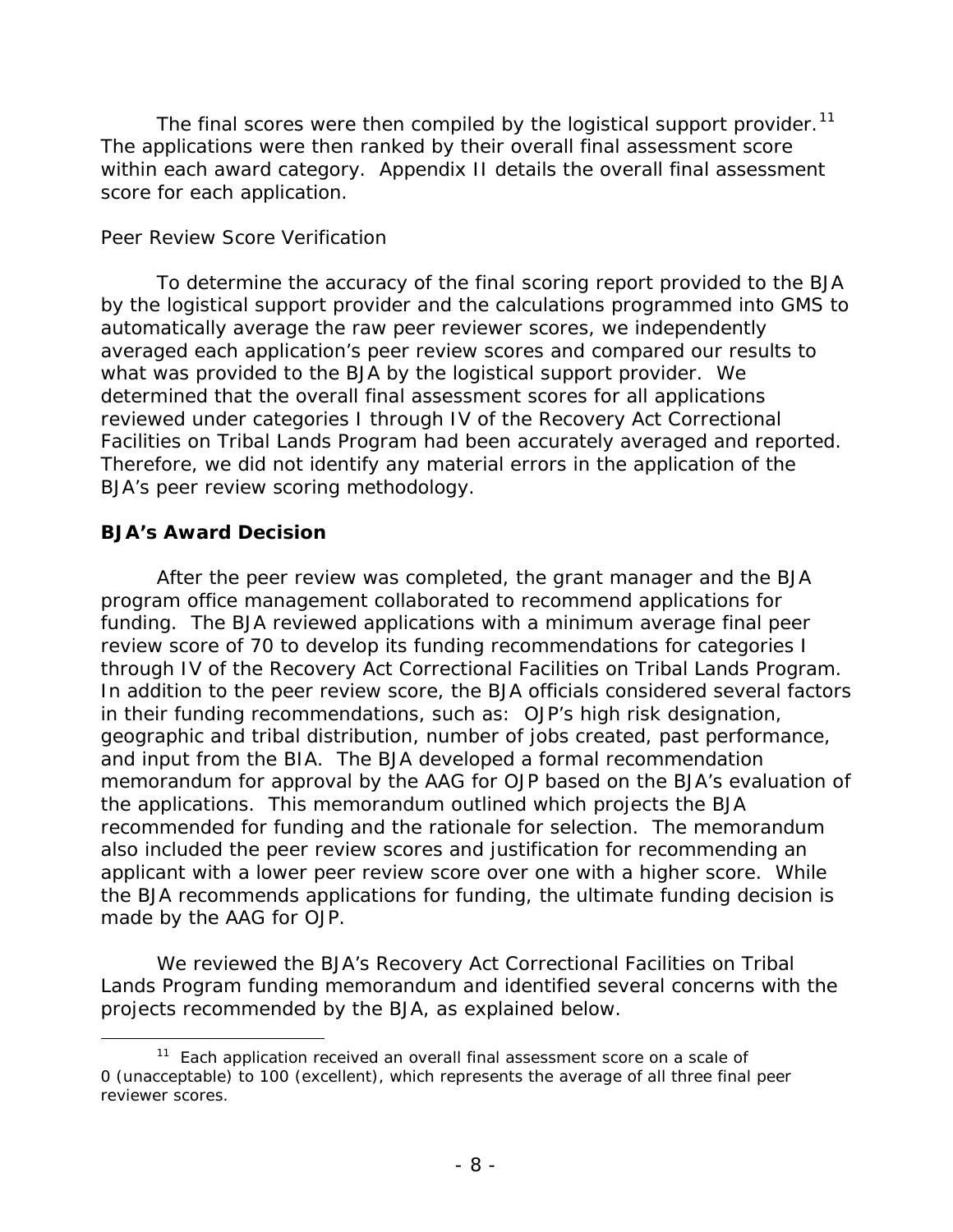# *Unfunded Applications Scoring Higher than Funded Applications*

A prior OIG audit detailed the OJP policy requiring peer review scores and justifications for recommending an applicant with a lower peer review score over one with a higher score be documented.<sup>[12](#page-9-0)</sup> The OJP has since included the scores and justifications in the funding memorandum sent to the AAG for OJP for approval. We reviewed the justifications for funding applications with lower peer review scores than other applications within the same funding category that were denied. Of the 32 applications sent to peer review, 12 were not funded under the Recovery Act Correctional Facilities on Tribal Lands Program. Of these 12 applications, 10 had scored higher than the lowest funded application. The justifications given for not recommending funding to these applicants are listed below:

- The BIA did not support the project, but the tribes indicated that they would need funding from the BIA to operate and maintain the completed facility;
- Tribal applicants had been recommended for funding of a similar facility. By funding only one facility of this nature for the Tribe, the BJA is allowing greater funding opportunities for other tribes;
- The applicant had received a \$24 million earmark administered by the BIA to construct a similar facility; and
- The BIA noted that applicant's proposed facility was overbuilding for the tribal population.

Our review found that the BJA had included justifications for not funding applications ranked higher than the lowest scoring funded application for each of the categories I through IV.

## *Funded Applications with Unsupported Staffing Resources*

One of the most important considerations in creating the BJA's funding recommendations for the Recovery Act Correctional Facilities on Tribal Lands Program was the tribe's ability to staff the facilities after completion. While the BJA funds the construction of tribal correctional facilities under this program, the responsibility for the staffing, operation, and maintenance of the completed

<span id="page-9-0"></span>12 U.S. Department of Justice Office of the Inspector General, *Procedures Used by the Office of Juvenile Justice and Delinquency Prevention to Award Discretionary Grants in Fiscal Year 2007*, Audit Report 09-24 (April 2009).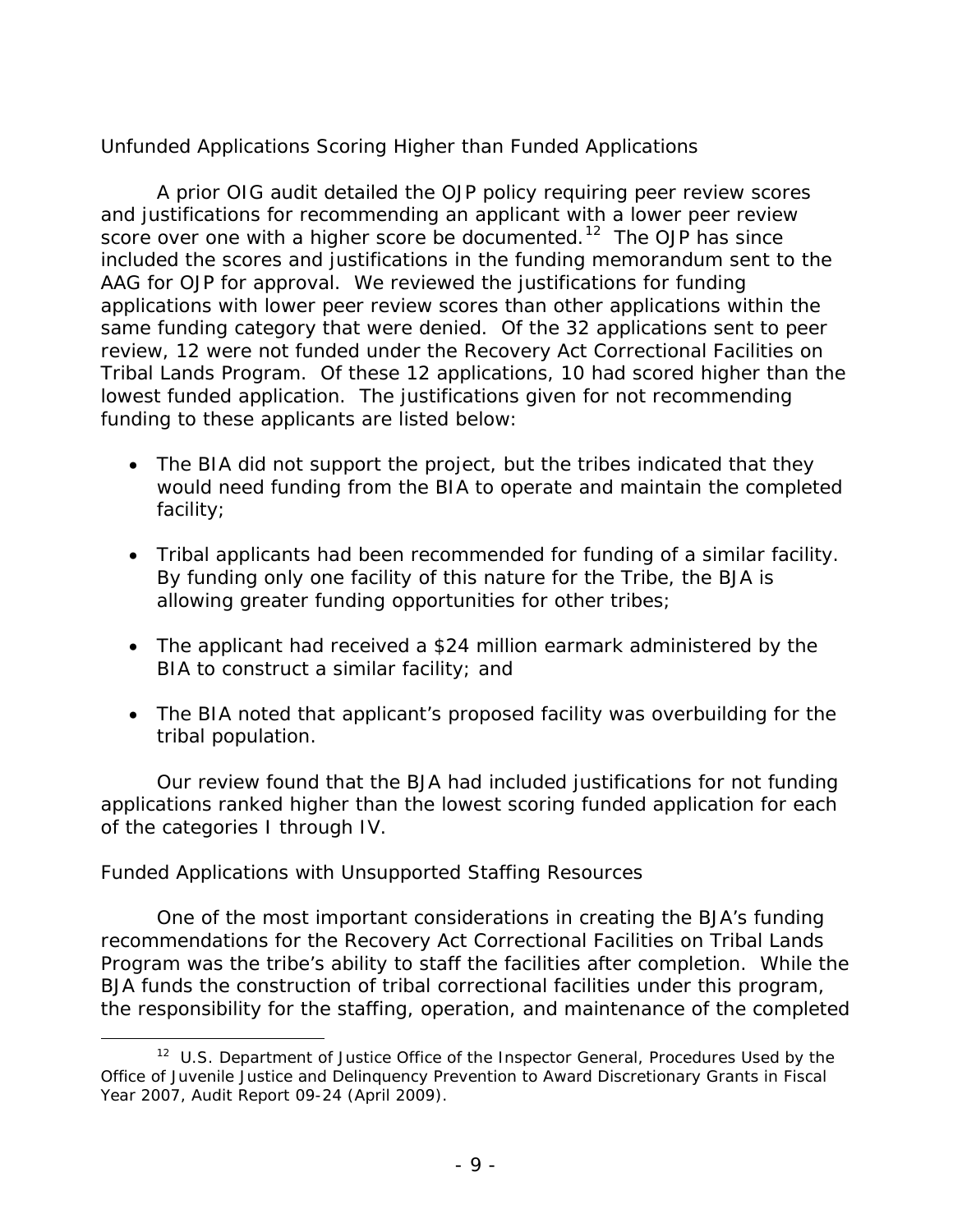facilities rests on either the BIA or the tribes themselves. In developing its funding recommendation, the BJA sought input from the BIA on funding applications from tribes that fell under the BIA's purview because tribes generally seek funding from the BIA to support costs to maintain, staff, and operate correctional facilities.<sup>[13](#page-10-0)</sup> The BIA's review was limited to information provided in the application materials submitted by each tribe, along with the BIA's consideration of facility need.

We found that 29 of the 32 peer reviewed applications were forwarded to the BIA for input. The three applications not forwarded to the BIA were determined to be outside of the BIA's purview.<sup>[14](#page-10-1)</sup> The BIA reviewed the applications provided by the BJA and generated a listing of applications that it endorsed in a memorandum to the BJA. The listing was based on the BIA's priority ranking of the applications and whether or not the BIA would support funding of operations and maintenance of the completed facilities.

Categories I through IV of the Recovery Act Correctional Facilities on Tribal Lands Program were designed to help improve and eliminate incarceration problems facing tribes. Program success hinges on completed facilities becoming operational, including staff and resources for maintenance. New facilities that are non-operational due to a lack of sufficient resources for operations will not address any of the correctional problems identified and could limit the success of the Recovery Act Correctional Facilities on Tribal Lands Program. To assess the consideration given to each applicant's ability to provide sufficient operation and maintenance resources for its new correctional facilities, we compared the applications funded by the BJA with the operational funding endorsements from the BIA. Based on this comparison, we identified seven funded applications that did not receive an operational funding endorsement from the BIA in addition to the two funded applications that were not reviewed by the BIA due to fact that they were outside of the BIA's purview.

<span id="page-10-0"></span> $13$  Congress transferred criminal and civil jurisdiction over tribal lands from the federal government to the state government in six states (Alaska, California, Minnesota, Nebraska, Oregon, and Wisconsin). 18 U.S.C. § 1162 (2009) 28 U.S.C. § 1360 (2009). As such, tribes located in these six states are outside of the purview of the BIA.

<span id="page-10-1"></span><sup>&</sup>lt;sup>14</sup> Two applicants were located in California (The Pauma Band of Mission Indians and Tule River Tribal Council), and one applicant was located in Alaska (Native Village of Kwinhagak). The BJA ultimately funded two applications (Native Village of Kwinhagak and Tule River Tribal Council), and rejected one application (The Pauma Band of Mission Indians) due to a peer review score of 31 out of a possible 100. The funded applications indicated that the tribes will use tribal revenues in addition to applying for other federal grants to support the operation of the newly constructed facilities.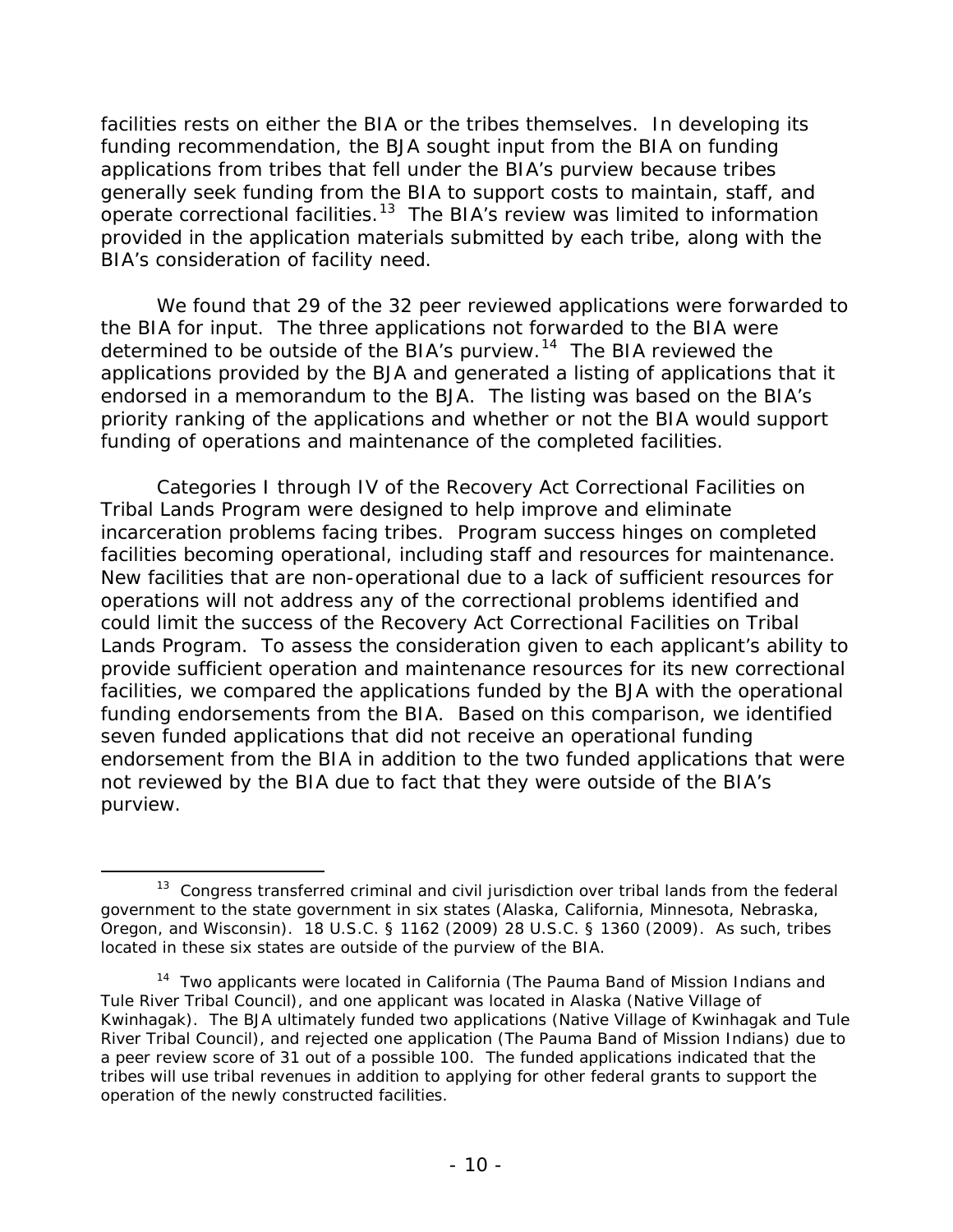For any projects not endorsed by the BIA, the BJA evaluated each tribe's existing resources and its ability to provide any additional resources necessary to support staffing, operations, and maintenance of the new facilities in its funding decision. We reviewed the application materials provided by each of the nine tribes, listed in Table 4, to verify each tribe's proposed sources of operations and maintenance funds.<sup>[15](#page-11-0)</sup>

| <b>GRANTEE ORGANIZATION</b>           | <b>CATEGORY</b>    | <b>FUNDED</b><br><b>AMOUNT</b> | <b>SOURCE OF</b><br><b>OPERATIONS &amp;</b><br><b>MAINTENANCE</b><br><b>FUNDING</b> |
|---------------------------------------|--------------------|--------------------------------|-------------------------------------------------------------------------------------|
| Ramah Navajo Chapter                  | Category I         | \$3,806,850                    | <b>BIA</b>                                                                          |
| <b>Puyallup Tribe of Indians</b>      | <b>Category II</b> | 7,936,648                      | Tribe/Federal Grants/<br><b>Contract Fees</b>                                       |
| Eastern Band of Cherokee Indians      | <b>Category II</b> | 18,000,000                     | Tribe/Contract Fees/<br><b>Federal &amp; State Funds</b>                            |
| Pascua Yaqui Tribe                    | <b>Category II</b> | 20,849,173                     | Tribe/BIA                                                                           |
| <b>Shoshone-Bannock Tribes</b>        | <b>Category II</b> | 3,507,421                      | Tribe/BIA                                                                           |
| <b>Nisqually Tribe</b>                | <b>Category II</b> | 10,720,232                     | <b>Fee for Service</b>                                                              |
| Eight Northern Indian Pueblos Council | <b>Category IV</b> | 5,636,317                      | <b>Federal Grants/Fee for</b><br>Service/ Medicare<br>Reimbursement                 |
| Native Village of Kwinhagak           | <b>Category II</b> | 1,350,000                      | <b>City &amp; Tribal Funds</b>                                                      |
| <b>Tule River Tribal Council</b>      | <b>Category II</b> | 3,069,764                      | <b>BIA/Tribal Revenues</b>                                                          |
| <b>Total</b>                          | 9                  | \$74,876,405                   |                                                                                     |

|  | TABLE 4:AWARDED APPLICATIONS FROM TRIBES NOT ENDORSED OR |  |  |
|--|----------------------------------------------------------|--|--|
|  | <b>REVIEWED BY THE BIA</b>                               |  |  |

Source: AAG Funding Memo; OJP GMS; BJA Officials

Upon review of the application materials, we found that five of the nine applications indicated that the tribes themselves would be able to provide adequate funding to staff, operate, and maintain the new facilities through other federal grant programs, tribal revenues, or fees from services provided at the new facilities.<sup>[16](#page-11-1)</sup> Three of the nine applicants stated in their applications that the tribes would provide funding, but would require at least some

<span id="page-11-0"></span><sup>&</sup>lt;sup>15</sup> We relied on the information presented by each tribe in its application and did not attempt to verify the accuracy of this information for this analysis, nor did we attempt to evaluate the feasibility of tribes generating sufficient revenues or obtaining future grants proposed as potential funding sources.

<span id="page-11-1"></span><sup>&</sup>lt;sup>16</sup> These tribes were the: Native Village of Kwinhagak, Puyallup Tribe of Indians, Eastern Band of Cherokee Indians, Eight Northern Indian Pueblos Council, and Nisqually Tribe. These tribes plan to collect fees to provide services, such as housing inmates for local and other tribal jurisdictions.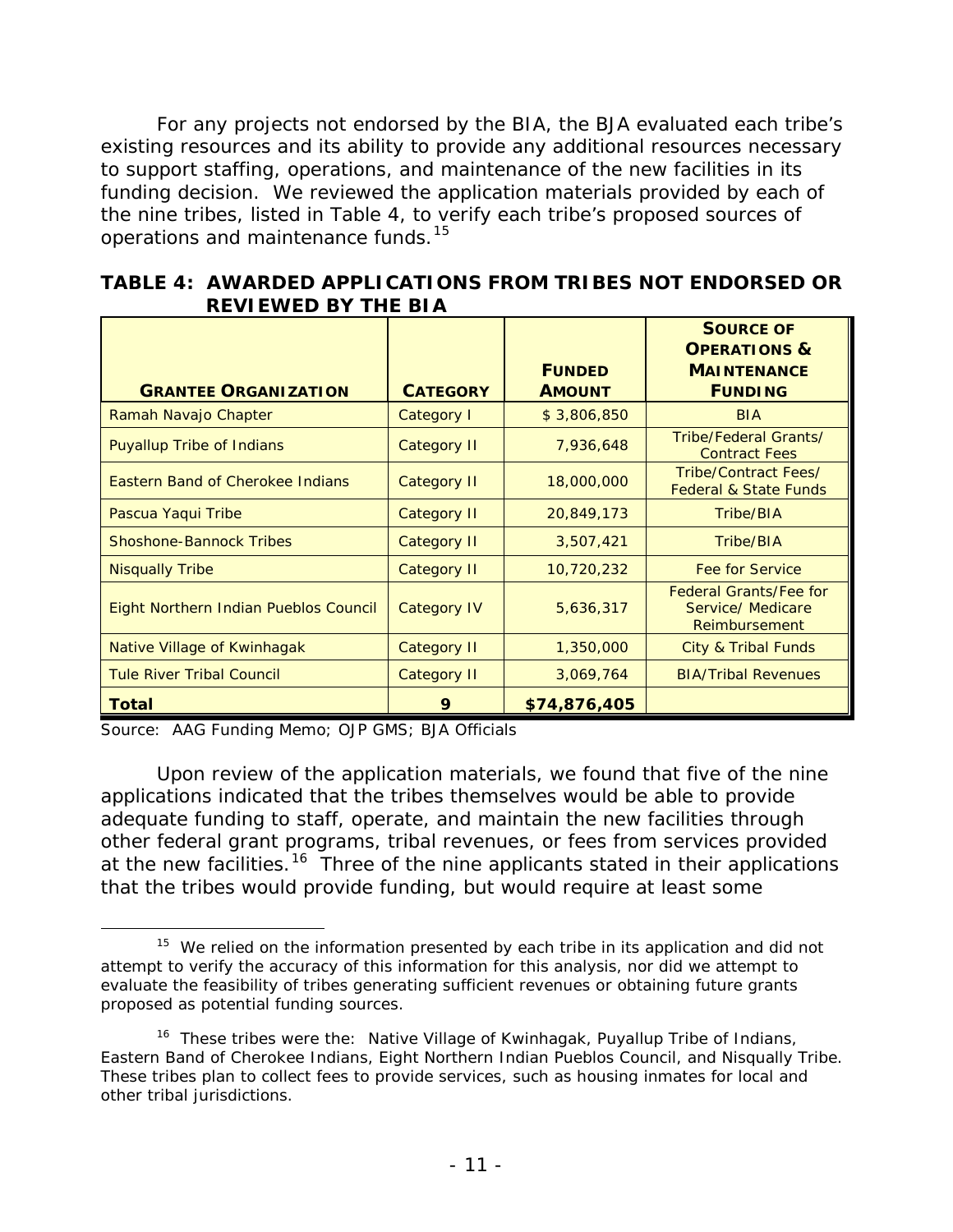resources from the BIA to support operations and maintenance of the new facilities. However, these applications indicated that the tribes had already secured BIA funding for existing facilities and programs and would transfer these resources to the new facility upon completion. As a result, these tribes indicated that they would not need to request additional funding from the BIA to support the new facilities.<sup>17</sup> The one remaining application from the Ramah Navajo Chapter was not endorsed by the BIA, and the tribe indicated in its application that it would need additional support from the BIA to staff, operate, and maintain the new facility.

We discussed this concern with BJA officials and they informed us that the BIA currently funds police and detention services at the Ramah Navajo Chapter through contracts authorized by the Indian Self-Determination and Education Assistance Act of  $1975$ .<sup>[18](#page-12-1)</sup> The tribe and the BIA are currently negotiating the separation of the police services from the detention services in the contract so that the detention services currently funded through BIA contracts may be transferred to the new correctional facility funded by the Recovery Act upon completion. However, until changes to the contracts are finalized by the tribe and the BIA, the long-term viability of this project is uncertain. In our judgment, the BJA should carefully monitor drawdowns and negotiations for this grant to ensure that grant funds are not expended on an unsustainable project. If the Ramah Navajo Chapter fails to secure funding or resources to operate the new facility, the BJA should consider de-obligating these funds.

## **Potential Duplicate Grant Funding**

The BJA awarded grants under the Non-Recovery Act Correctional Facilities on Tribal Lands Program in FYs 2007, 2008, and 2009.<sup>19</sup> Grants awarded under this program may be used to assist tribes with the planning of a correctional facility (Planning Grant) or with the renovation of existing facilities (Renovation Grant).

To identify any program awards that appeared to duplicate the efforts of a prior year Non-Recovery Act Correctional Facilities on Tribal Lands Program award, we compared a list of all Recovery Act Correctional Facilities on Tribal

<span id="page-12-0"></span><sup>&</sup>lt;sup>17</sup> These tribes were the: Tule River Tribal Council, Shoshone-Bannock Tribes, and Pascua Yaqui Tribe.

<sup>18 25</sup> U.S.C. §450f (2009).

<span id="page-12-2"></span><span id="page-12-1"></span><sup>&</sup>lt;sup>19</sup> In general, prior to FY 2007 funds for the construction or renovation of correctional facilities were provided by the BJA to tribes as congressionally mandated awards or under the Edward Byrne Discretionary Grant Program.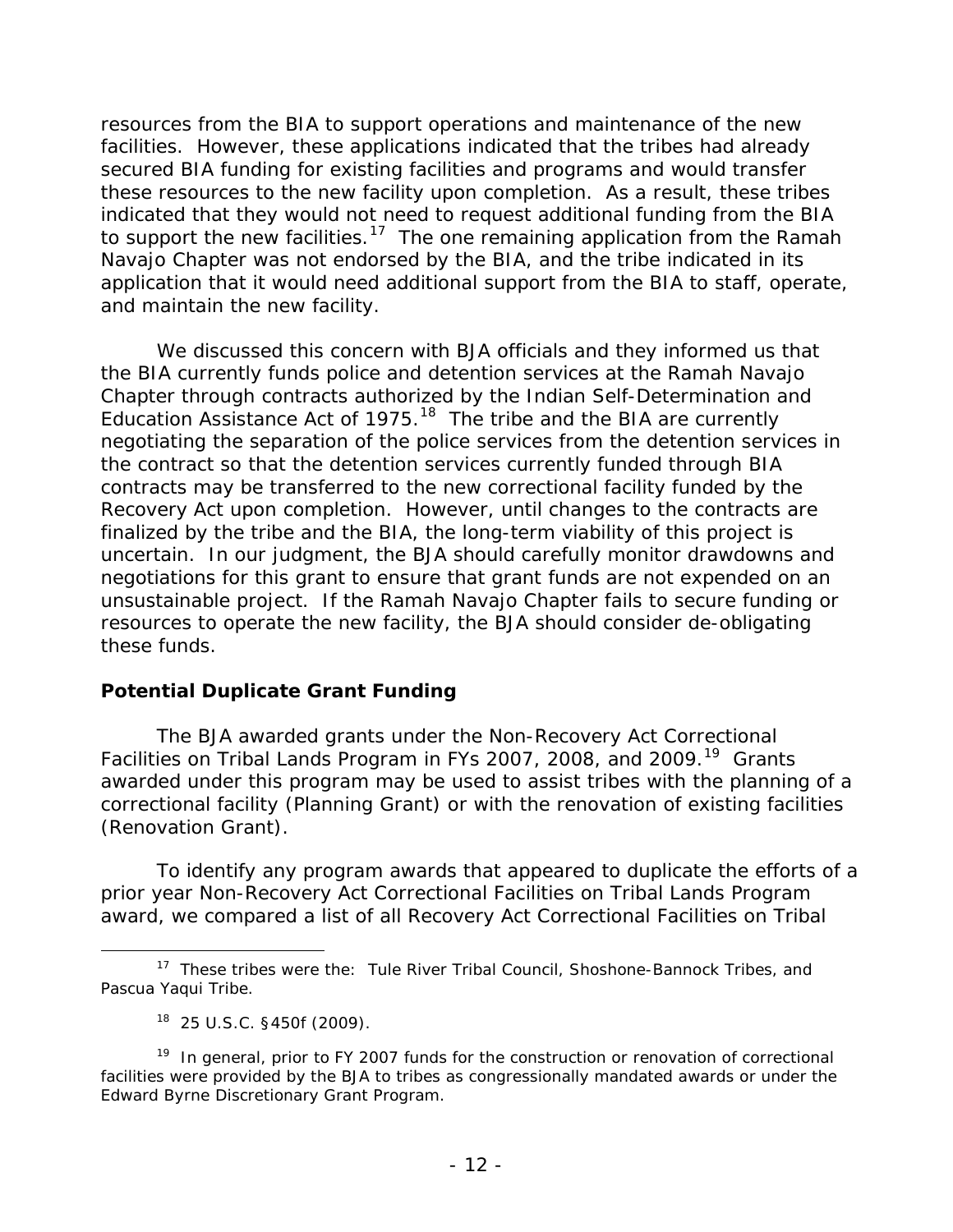Lands Program Grant recipients with all prior grantees from FYs 2007, 2008, and 2009 Non-Recovery Act Correctional Facilities on Tribal Lands Program. We identified eight Recovery Act Correctional Facilities on Tribal Lands Program grantees that had also been awarded Non-Recovery Act Correctional Facilities on Tribal Lands Program Planning or Renovation Grants in prior years, as shown in Table 5 below.

| TABLE 5:RECOVERY ACT CORRECTIONAL FACILITIES PROGRAM |
|------------------------------------------------------|
| <b>GRANTEES ALSO RECEIVING NON-RECOVERY ACT</b>      |
| <b>CORRECTIONAL FACILITIES GRANTS</b>                |

| <b>STATE</b> | <b>ORGANIZATION</b>                 | <b>PROGRAM</b>      | <b>AWARD AMOUNT</b> |
|--------------|-------------------------------------|---------------------|---------------------|
| AZ           | Colorado River Indian Tribe         | FY 2008 Renovation  | \$499,400           |
|              |                                     | FY 2009 Renovation  | 485,980             |
| AZ           | Navajo Nation - Tuba City           | FY 2008 Renovation  | 500,000             |
|              |                                     | FY 2008 Planning    | 150,000             |
| AZ           | Navajo Nation - Kayenta City        | FY 2009 Planning    | 150,000             |
| AZ           | Pascua Yaqui Tribe                  | FY 2007 Planning    | 132,945             |
| <b>MT</b>    | <b>Chippewa Cree Tribe</b>          | FY 2007 Planning    | 149,969             |
|              |                                     | FY 2008 Planning II | 149,541             |
|              |                                     | FY 2008 Renovation  | 450,000             |
| <b>MT</b>    | Ft. Peck Assiniboine & Sioux Tribe  | FY 2007 Planning    | 137,888             |
| <b>SD</b>    | <b>Yankton Sioux</b>                | FY 2008 Renovation  | 500,000             |
| <b>WA</b>    | Confederated Tribes of the Chehalis |                     |                     |
|              | Reservation                         | FY 2007 Renovation  | 497,900             |
| TOTAL        | 8                                   |                     | \$3,803,623         |

Source: OJP GMS

For Recovery Act Correctional Facilities on Tribal Lands Program award recipients that received potentially duplicative prior year awards, we reviewed the application materials and award documentation to determine the goals and objectives of each grant and to identify any areas of overlap between the grants awarded. Of the eight tribes that received multiple awards under the programs discussed above, three appeared to have been awarded Recovery Act grants that duplicate the goals and objectives of the prior year awards. The grants that these three tribes were awarded are summarized in Table 6 below, and the relevant issues with each are discussed in the sections that follow.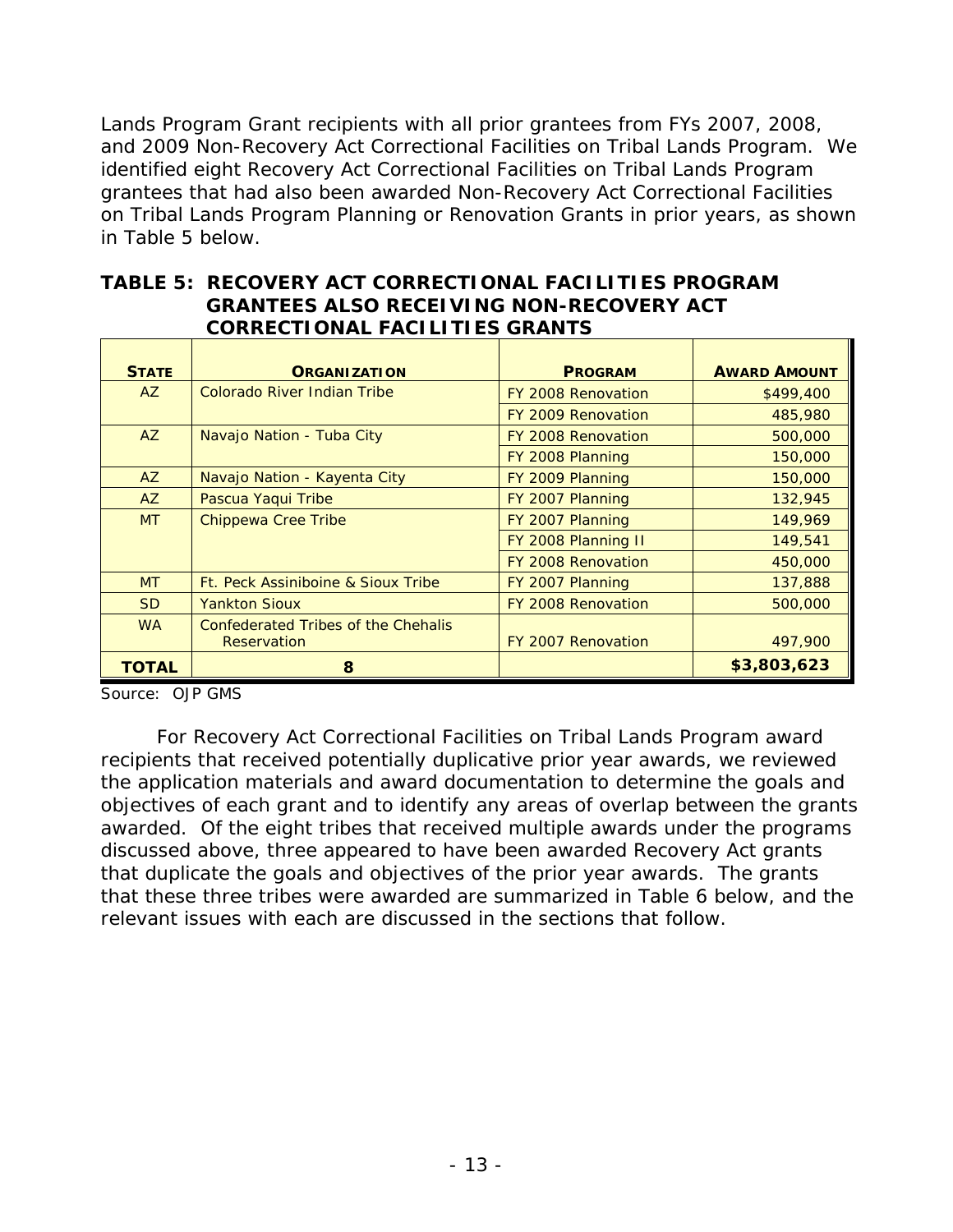#### **TABLE 6: PRIOR YEAR GRANTS WITH GOALS DUPLICATED BY RECOVERY ACT FUNDING**

| <b>STATE</b> | <b>ORGANIZATION</b>          | <b>PROGRAM</b>     | <b>AWARD AMOUNT</b> |
|--------------|------------------------------|--------------------|---------------------|
| <b>AZ</b>    | Navajo Nation - Tuba City    | FY 2008 Renovation | \$500,000           |
| <b>AZ</b>    | Navajo Nation - Kayenta City | FY 2009 Planning   | 150,000             |
| <b>MT</b>    | Chippewa Cree Tribe          | FY 2008 Renovation | 450,000             |
| <b>TOTAL</b> |                              |                    | \$1,100,000         |

Source: OJP GMS and BJA officials

## *Navajo Nation – Tuba City*

On September 30, 2008, OJP awarded the Navajo Nation \$500,000 in FY 2008 Non-Recovery Act Correctional Facilities on Tribal Lands Program Renovation funding to address security deficiencies at its Tuba City Adult Detention Facility.<sup>[20](#page-14-0)</sup> Specifically, this funding was to be used to upgrade and expand the security system and to extend the electronic fence and security lights around the facility's exterior. The project period for this grant is October 2008 through March 2011, and as of March 3, 2010, the Navajo Nation had not drawn any of the available funding.

On September 21, 2009, OJP awarded the Navajo Nation \$38,587,560 for the construction of a multi-purpose justice center in Tuba City, Arizona, under category II of the Recovery Act Correctional Facilities on Tribal Lands Program.<sup>[21](#page-14-1)</sup> According to the program narrative submitted with the Navajo Nation's application for this funding, the justice center is being constructed to replace the Tuba City Adult Detention Facility that was demolished.Since the Tuba City Adult Detention Facility has been demolished, the goals and objectives established in the 2008 Renovation Grant awarded to Navajo Nation for the renovation of the Tuba City Adult Detention Facility appear to be no longer achievable.

We brought this concern to the BJA's attention and suggested it follow up on this issue with the tribe. The BJA informed us that the facility in question has indeed been demolished and that the objectives of the FY 2008 Non-Recovery Act Correctional Facilities on Tribal Lands Program Renovation Grant are no longer applicable. BJA officials also informed us that the FY 2008 Renovation Grant funds will be repurposed to allow the Navajo Nation to renovate modular buildings that will serve as a temporary jail until the

20 OJP Grant No. 2008-IP-BX-0042.

<span id="page-14-1"></span><span id="page-14-0"></span><sup>&</sup>lt;sup>21</sup> OJP Grant No. 2009-ST-B9-0089. The project period for this award is from July 2009 through June 2012.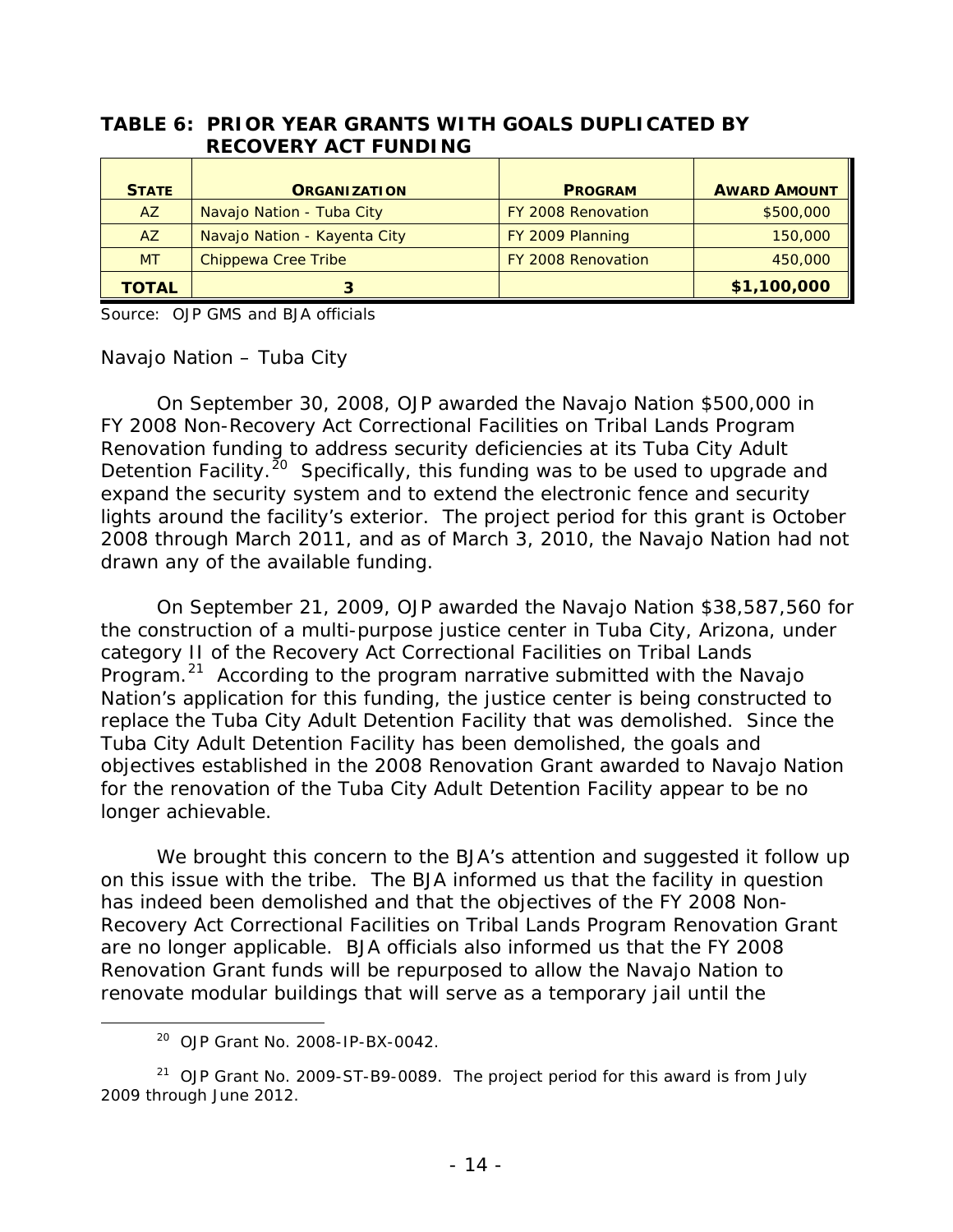multi-purpose justice center funded by the Recovery Act is operational.<sup>[22](#page-15-0)</sup> On February 18, 2010, the Navajo Nation submitted a request to relocate the corrections and law enforcement modular facilities to make room for the construction of the new Recovery Act-funded correctional facility. This Grant Adjustment Notice was approved by the BJA on March 22, 2010. Therefore, we consider this issue to have been adequately addressed.

## *Navajo Nation – Kayenta City*

On September 3, 2009, the Navajo Nation was awarded \$150,000 in FY 2009 Non-Recovery Act Planning Grant to develop plans for a regional correctional facility in Kayenta, Arizona.<sup>[23](#page-15-1)</sup> The project period for this grant is July 2009 through December 2010, and as of March 3, 2010, the Navajo Nation had not drawn any of the funding.

Additionally, on September 21, 2009, the Navajo Nation was awarded \$31,655,277 for the construction of a multi-purpose justice center in Kayenta City, Arizona, under category II of the Recovery Act Correctional Facilities on Tribal Lands Program.<sup>24</sup> According to the program narrative for the Recovery Act grant, the plans and blueprints for a replacement correctional facility in Kayenta City have already been created and the Navajo Nation is ready to build its detention center. Because the Navajo Nation stated in its Recovery Act grant application that the plans for construction of the Kayenta facility have been completed, it appeared that the 2009 Non-Recovery Act Correctional Facilities on Tribal Lands Program Planning Grant was no longer necessary.

At our request, the BJA followed up on this issue with the tribe and found that the Navajo Nation will request a change of scope for the \$150,000 FY 2009 Planning Grant from physical planning of the structure of the facility to operational planning. The proposed scope change will utilize funding to develop policies and procedures for the operation of the correctional facility as well as to train correctional facility staff. As of April 26, 2010, no request for a change of scope or Grant Adjustment Notice has been completed to propose and authorize the repurposing of FY 2009 grant funds. We recommended to the BJA that it should consider placing a hold on the FY 2009 Planning Grant until the tribe submits a request to repurpose these funds with a Grant Adjustment Notice. In

<span id="page-15-0"></span> $22$  Renovations include site preparation for moving modular facilities and installing fencing around the temporary facilities.

<sup>23</sup> OJP Grant No. 2009-IP-BX-0074.

<span id="page-15-2"></span><span id="page-15-1"></span><sup>&</sup>lt;sup>24</sup> OJP Grant No. 2009-ST-B9-0100. The project period for this award is from October 2009 through September 2014. Category II funds are for the construction of single-tribe or regional multipurpose justice centers.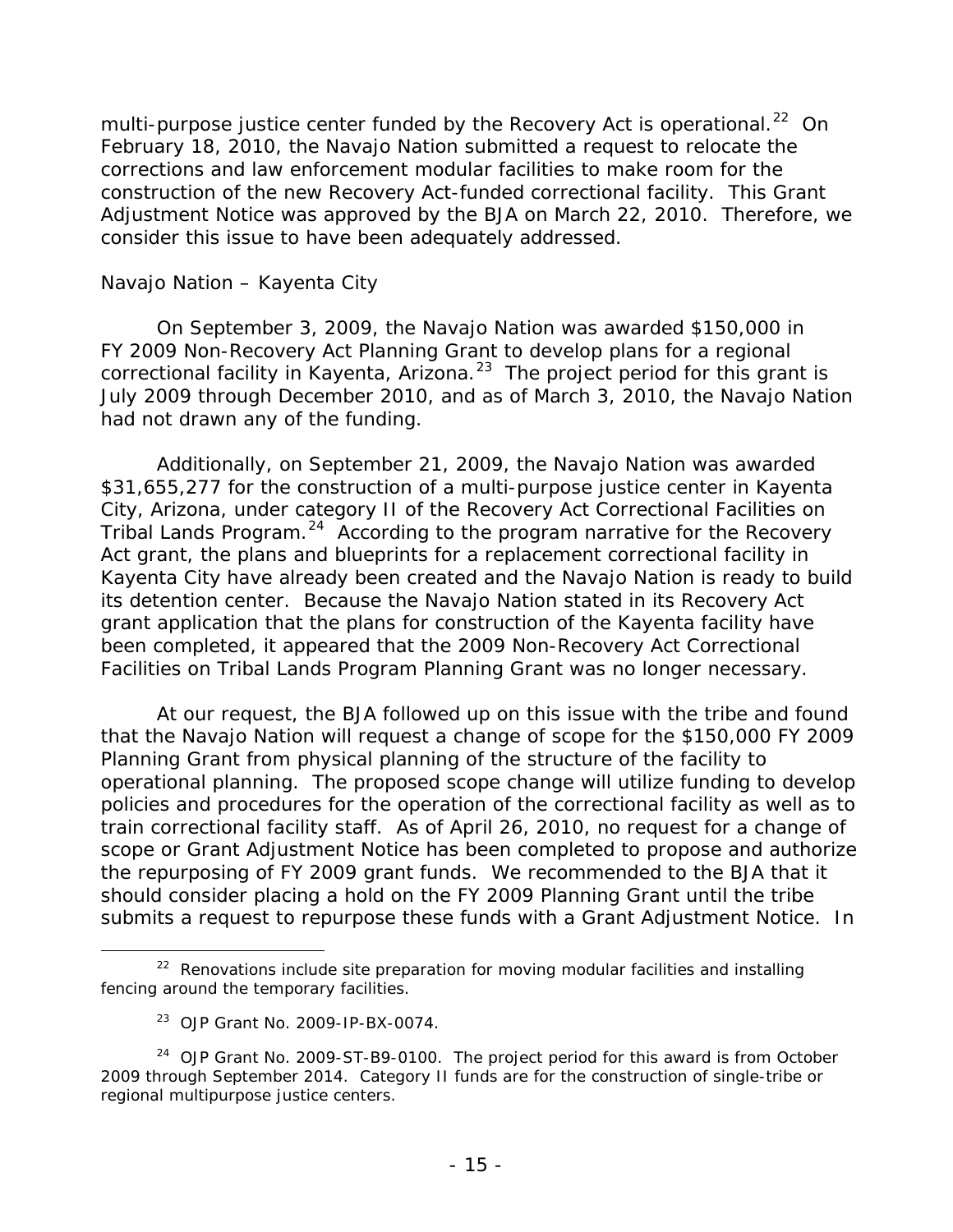May 2010, the BJA requested a funding freeze and attached a withholding special condition on the award until a Grant Adjustment Notice is submitted. If the Navajo Nation fails to submit a request to repurpose these funds, or this request for a change of scope is denied, the BJA should consider de-obligating the funds so that they may be put to better use.

#### *Chippewa Cree Tribe*

On September 30, 2008, the Chippewa Cree Tribe was awarded a \$450,000 FY 2008 Renovation Grant to renovate the Rocky Boy Detention Facility to correct structural and mechanical deficiencies, and reconfigure the building to provide an appropriate, adequate, and secure detention space.  $25$ The project period for this grant is September 2008 through February 2011, and as of March 3, 2010, only \$42,602 (approximately 9.5 percent) of the available funding had been drawn down.<sup>26</sup>

The Chippewa Cree Tribe was also awarded \$12,374,177 on September 21, 2009, for the construction of a multi-purpose justice center under category II of the Recovery Act Correctional Facilities on Tribal Lands Program.<sup>[27](#page-16-2)</sup> In its application for the Recovery Act funding, the Chippewa Cree Tribe stated it planned to replace the Rocky Boy facility with the new facility funded by the Recovery Act. Thus, we were concerned that the original plans identified in the 2008 Non-Recovery Act Correctional Facilities on Tribal Lands Program Grant may have changed.

At our request, the BJA followed up on this issue with the tribe and found that the BIA has designated the existing Rocky Boy detention facility as "poor" and in need of renovation. Because the Recovery Act Correctional Facilities on Tribal Lands Program funding will be used to construct a facility that will replace the existing Rocky Boy facility, the Chippewa Cree Tribe is proposing that the FY 2008 Non-Recovery Act Correctional Facilities on Tribal Lands Renovation Grant funding be used to renovate the existing Rocky Boy facility for use during the construction of the new facility. Once the new facility is completed and the existing Rocky Boy facility is no longer needed for detention, the Chippewa Cree Tribe plans to use the existing Rocky Boy facility for an alternative criminal justice purpose.

25 OJP Grant No. 2008-IP-BX-0300.

<span id="page-16-1"></span><span id="page-16-0"></span> $26$  The Chippewa Cree Tribe submitted a request that was approved March 1, 2010, to extend the project period from February 28, 2010, to February 28, 2011.

<span id="page-16-2"></span> $27$  Grant No. 2009-ST-B9-0098. The project period for this award is from July 2009 to June 2011.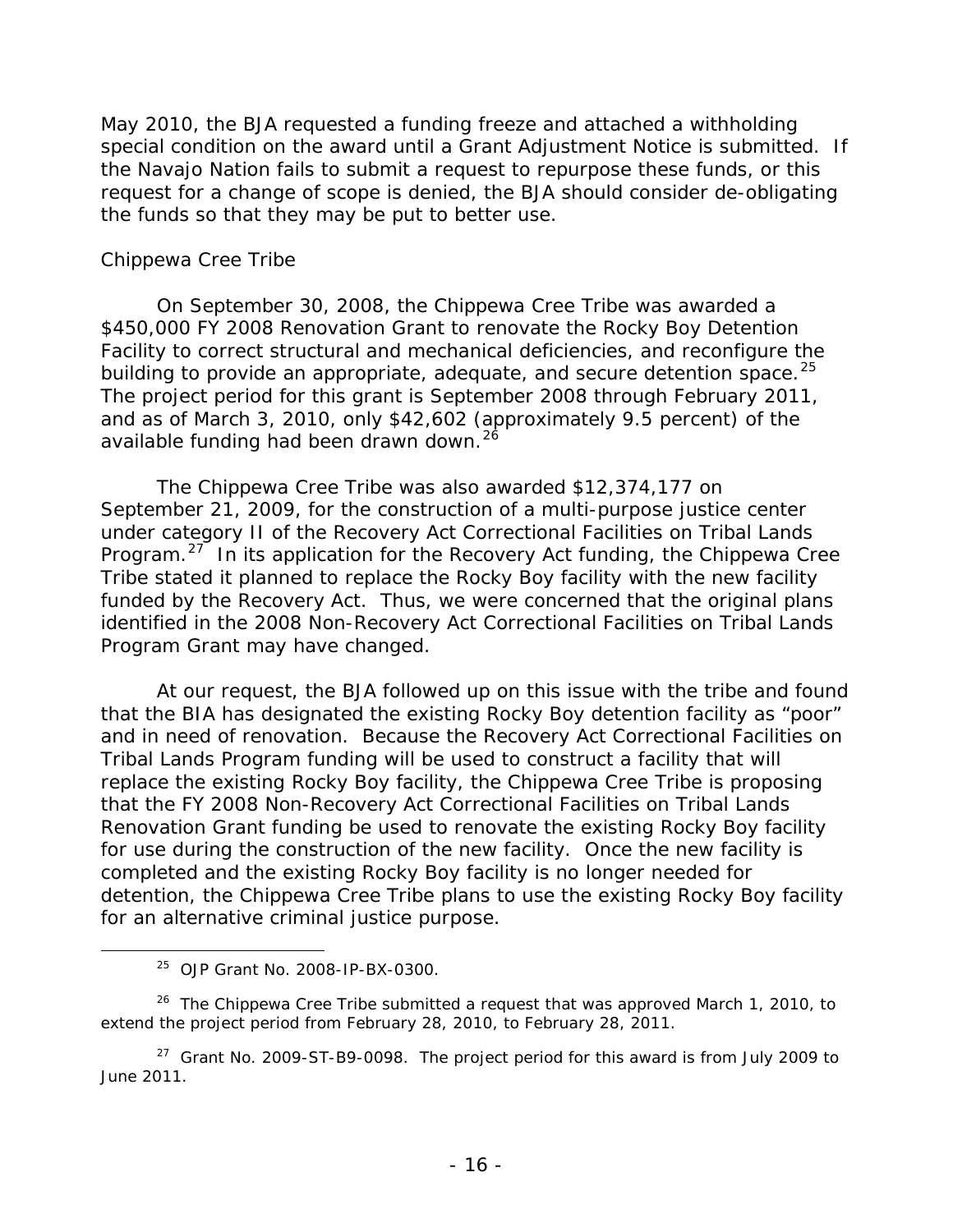Depending on the specific use of the Rocky Boy facility after the new facility is constructed, the tribe may not need the full award amount of the 2008 renovation or Recovery Act construction grant. For example, the budget for the FY 2008 renovation grant includes approximately \$145,000 for equipment and supplies for a detention facility, such as commercial grade kitchen and laundry equipment, furniture for cells, and a backup generator. However, if the grantee does not use the Rocky Boy facility for detention after the new facility is constructed, OJP may be able to reduce the amount of its Recovery Act award. Specifically, many of these equipment expenses are included as part of the approximately \$1.3 million received for equipment in the Recovery Act award. In its Recovery Act application, the Chippewa Cree Tribe estimated that the new facility would be completed in 30 months. Since equipment purchased under the FY 2008 renovation grant will still have a remaining useful life after 30 months, OJP may be able to reduce the amount of Recovery Act grant funds used for equipment by transferring equipment purchased for the existing Rocky Boy facility to the new facility.

Since it was recently determined that the Rocky Boy facility will be used for an alternative purpose and may not be used for detention after the new facility has been constructed, the BJA should follow up with the Chippewa Cree Tribe to determine if the full amount of both grants awarded is still necessary.

## **Conclusion**

Based on our review, we concluded that the BJA made awards under the Recovery Act Correctional Facilities on Tribal Lands Program in compliance with established policies and procedures. However, we had some concerns with the consistent enforcement of required application materials. However, these concerns have since been addressed by the BJA by placing withholding special conditions on the eight awards that were missing documents to meet the Basic Minimum Requirements of the solicitation.

Finally, we identified one award recipient that was not endorsed by the BIA, but will require BIA funding to operate and maintain the completed facility, and three Recovery Act awards that duplicate the goals and objectives of prior year Non-Recovery Act Correctional Facilities on Tribal Lands Program funding. The BJA is aware of these areas of concern and is currently working with the tribes to resolve these issues. However, until agreements with the BIA can be formalized by the tribes and Grant Adjustment Notices can be issued to repurpose duplicative funding, the long-term viability and effectiveness of these projects is uncertain. In our judgment, the BJA should continue their efforts to resolve these issues, and if not resolved, the BJA should consider de-obligating the funds so that they may be put to better use.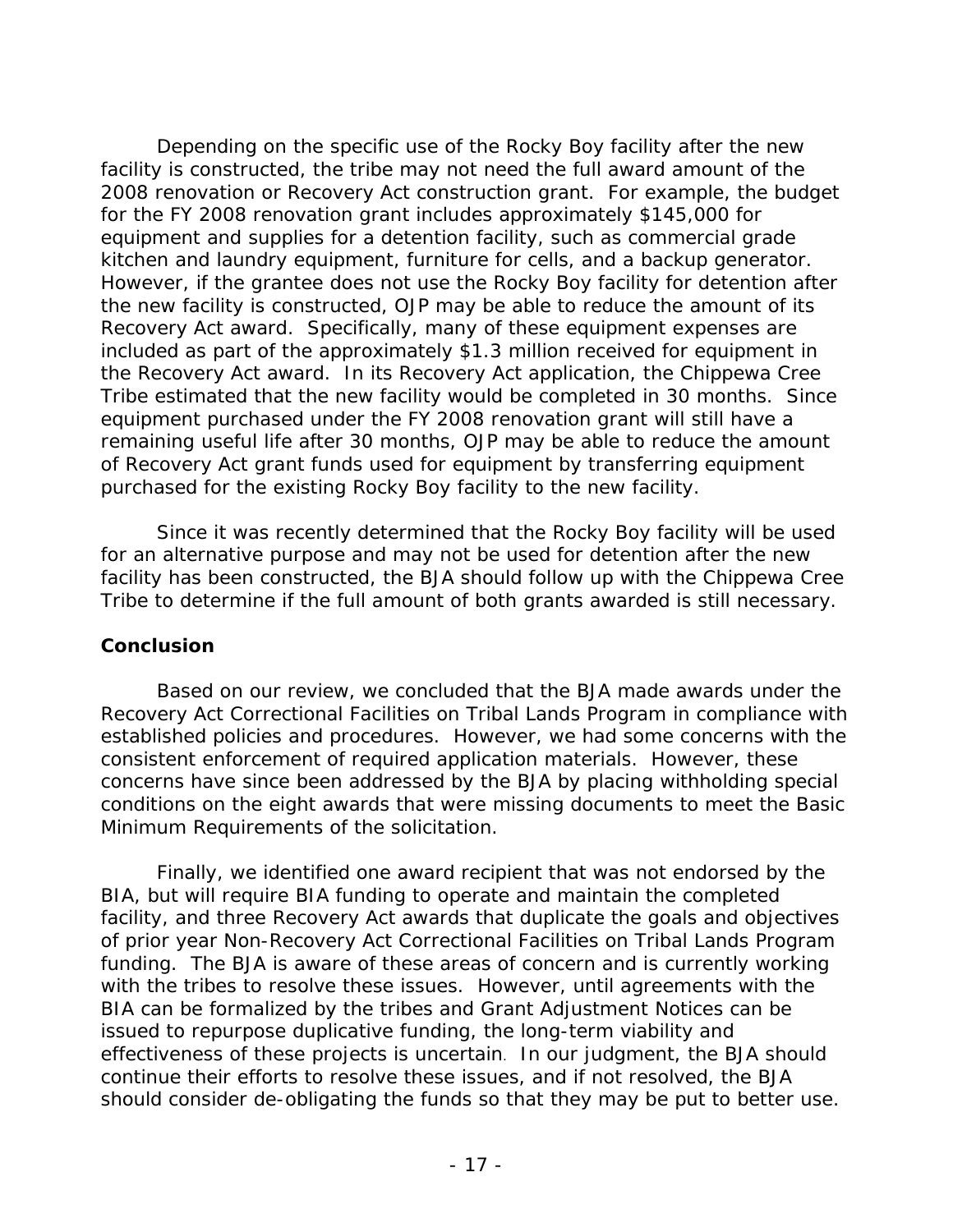#### **OJP's Response and OIG Analysis**

We provided OJP a draft version of this report. After reviewing the report, OJP representatives stated that while the BJA works closely with the BIA to seek the BIA's input on funding decisions, the absence of BIA endorsement of a project is not in itself grounds for denying an application for funding. The BJA goals for tribal construction do not always match those of the BIA, due to factors such as legislative language, appropriations to each agency, budget cycles, and the manner in which each agency conducts business in Indian Country. Since the Ramah Navajo Chapter committed to reallocating a pre-existing commitment from the BIA for funding of operations, the BJA asserted that the Ramah Navajo Chapter should be able to move forward on this important project. In the BJA's opinion, freezing the funding would cause unnecessary delay and could adversely affect the ongoing negotiations between the BIA and the tribe.

The BJA agreed that funding to the Navajo Nation for the Kayenta Community facility should be frozen until the Navajo Nation has submitted a Grant Adjustment Notice. The BJA has requested a funding freeze and attached a withholding special condition on the award until a Grant Adjustment Notice is submitted.

Additionally, the BJA clarified that the Chippewa Cree Tribe's existing Rocky Boy facility will be used for detention purposes until the new Recovery Act-funded facility is complete. The renovation funds from the FY 2008 award will be used for renovating the existing Rocky Boy facility. When the facility is no longer needed for detention, the Tribe plans to use it for an alternative criminal justice purpose. The BJA concluded that this is consistent with the relevant property disposition regulations and the prior practice of the BJA. Because the renovation grant funding will be used as originally intended, the BJA did not consider it appropriate to freeze the funds.

In response to OJP's comments, we made minor modifications to the report. However, we continue to recommend that the BJA carefully monitors drawdowns and negotiations for the Ramah Navajo Chapter grant to ensure grant funds are not expended on an unsustainable project. In addition, we continue to recommend that the BJA follow up with the Chippewa Cree Tribe to determine if the full amount of grant funds awarded is necessary under grants 2008-IP-BX-0300 and 2009-ST-B9-0098, taking into consideration that the Rocky Boy facility may not be used as a detention facility after the new facility is constructed.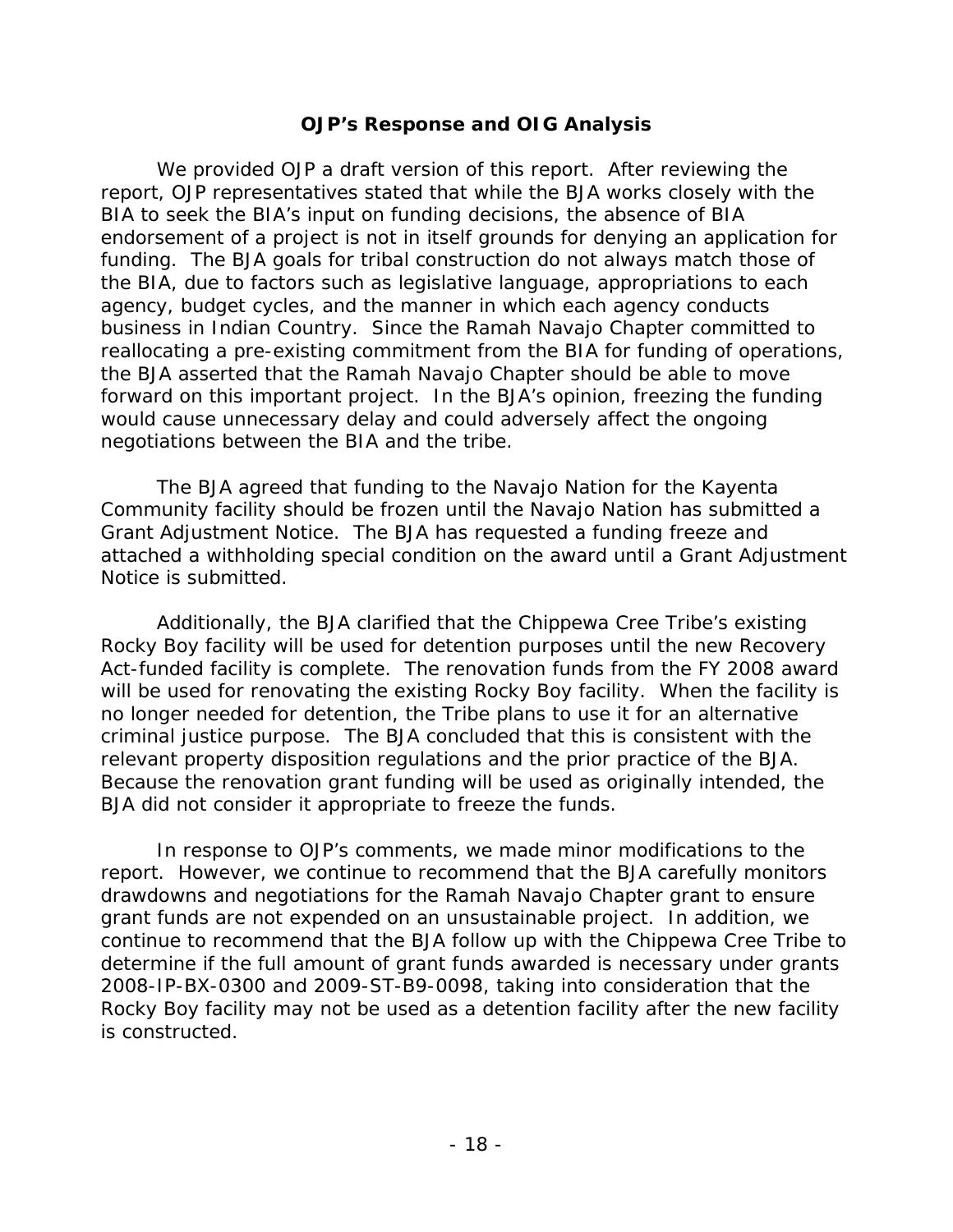# **APPENDIX I**

## **RECOVERY ACT CORRECTIONAL FACILITIES ON TRIBAL LANDS CATEGORIES I–IV AWARDS**

| <b>AWARD NUMBER</b> | <b>STATE</b> | <b>GRANTEE ORGANIZATION</b>                                      | <b>CATEGORY</b>     | <b>AMOUNT</b><br><b>AWARDED</b> |
|---------------------|--------------|------------------------------------------------------------------|---------------------|---------------------------------|
| 2009-ST-B9-0097     | AZ           | <b>Colorado River Indian Tribes</b>                              | Category I          | \$4,561,213                     |
| 2009-ST-B9-0100     | AZ           | Navajo Nation Department of Public<br>Safety - Kayenta Community | <b>Category I</b>   | 31,655,277                      |
| 2009-ST-B9-0096     | <b>SD</b>    | Rosebud Sioux Tribe                                              | Category I          | 25,000,000                      |
| 2009-ST-B9-0090     | <b>MT</b>    | Ft. Peck Assiniboine & Sioux Tribes                              | Category I          | 12,683,342                      |
| 2009-ST-B9-0066     | <b>NM</b>    | Ramah Navajo Chapter                                             | Category I          | 3,806,850                       |
| 2009-ST-B9-0088     | <b>WA</b>    | <b>Yakama Nation</b>                                             | Category I          | 11,975,078                      |
| 2009-ST-B9-0098     | <b>MT</b>    | <b>Chippewa Cree Tribe</b>                                       | <b>Category II</b>  | 12,374,177                      |
| 2009-ST-B9-0080     | <b>AK</b>    | Native Village of Kwinhagak                                      | <b>Category II</b>  | 1,350,000                       |
| 2009-ST-B9-0099     | <b>WA</b>    | <b>Puyallup Tribe of Indians</b>                                 | <b>Category II</b>  | 7,936,648                       |
| 2009-ST-B9-0076     | NC           | <b>Eastern Band of Cherokee Indians</b>                          | <b>Category II</b>  | 18,000,000                      |
| 2009-ST-B9-0091     | <b>AZ</b>    | Pascua Yaqui Tribe                                               | <b>Category II</b>  | 20,849,173                      |
| 2009-ST-B9-0094     | ID           | <b>Shoshone-Bannock Tribes</b>                                   | <b>Category II</b>  | 3,507,421                       |
| 2009-ST-B9-0089     | AZ           | Navajo Nation Department of Public<br>Safety - Tuba City         | <b>Category II</b>  | 38,587,560                      |
| 2009-ST-B9-0095     | <b>WA</b>    | <b>Nisqually Tribe</b>                                           | <b>Category II</b>  | 10,720,232                      |
| 2009-ST-B9-0093     | CA           | Tule river tribal council                                        | <b>Category II</b>  | 3,069,764                       |
| 2009-ST-B9-0082     | AZ           | White Mountain Apache Tribe                                      | <b>Category III</b> | 947,310                         |
| 2009-ST-B9-0102     | <b>MT</b>    | <b>Confederated Salish and Kootenai</b><br><b>Tribes</b>         | <b>Category III</b> | 1,335,073                       |
| 2009-ST-B9-0087     | <b>SD</b>    | <b>Yankton Sioux Tribe</b>                                       | <b>Category III</b> | 5,800,000                       |
| 2009-ST-B9-0103     | <b>WA</b>    | <b>Confederated Tribes of the Chehalis</b><br>Reservation        | <b>Category III</b> | 203,623                         |
| 2009-ST-B9-0077     | <b>NM</b>    | Eight Northern Indian Pueblos Council                            | <b>Category IV</b>  | 5,636,317                       |
| <b>Total</b>        | 20           |                                                                  |                     | \$219,999,058                   |

Source: OJP GMS